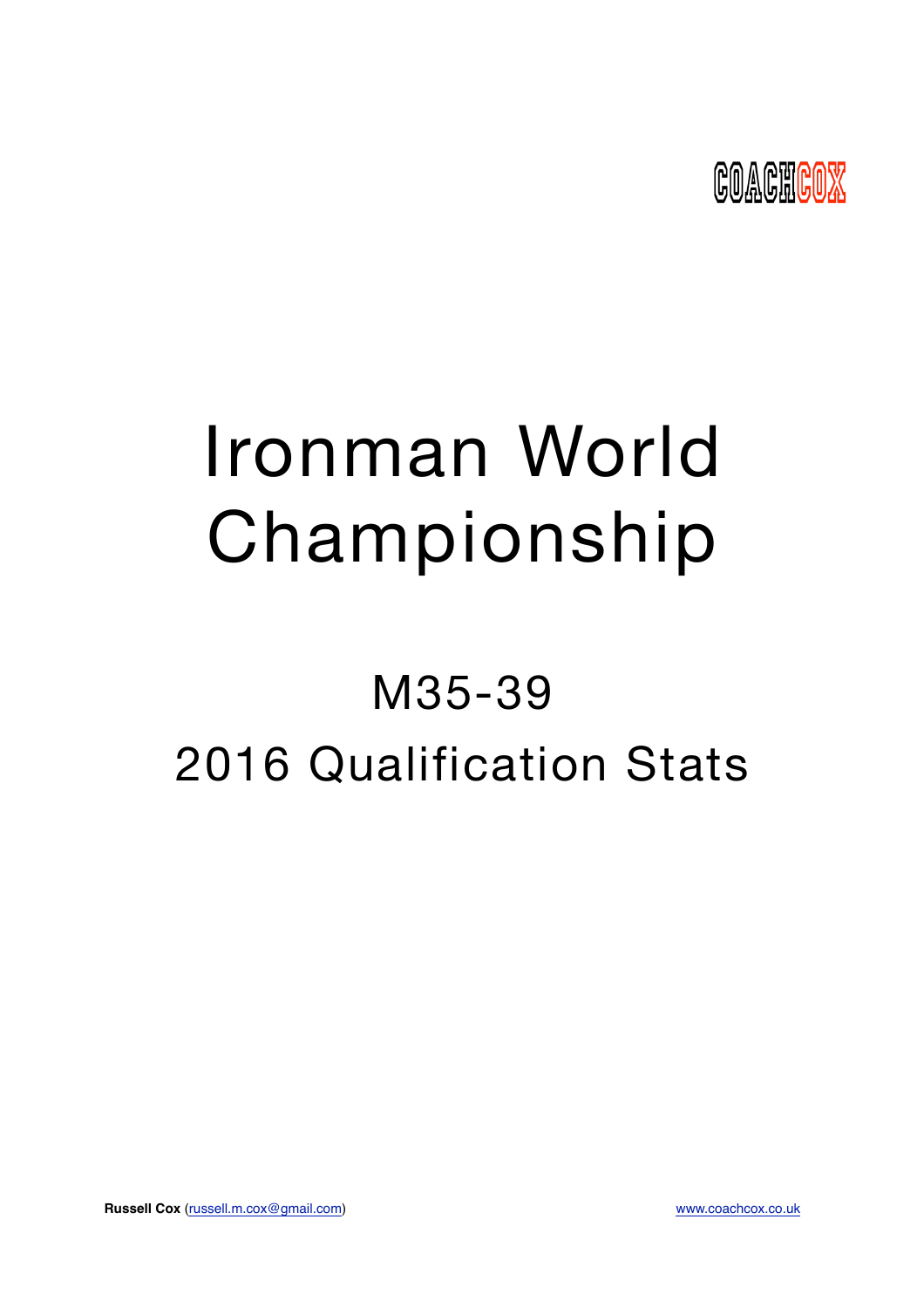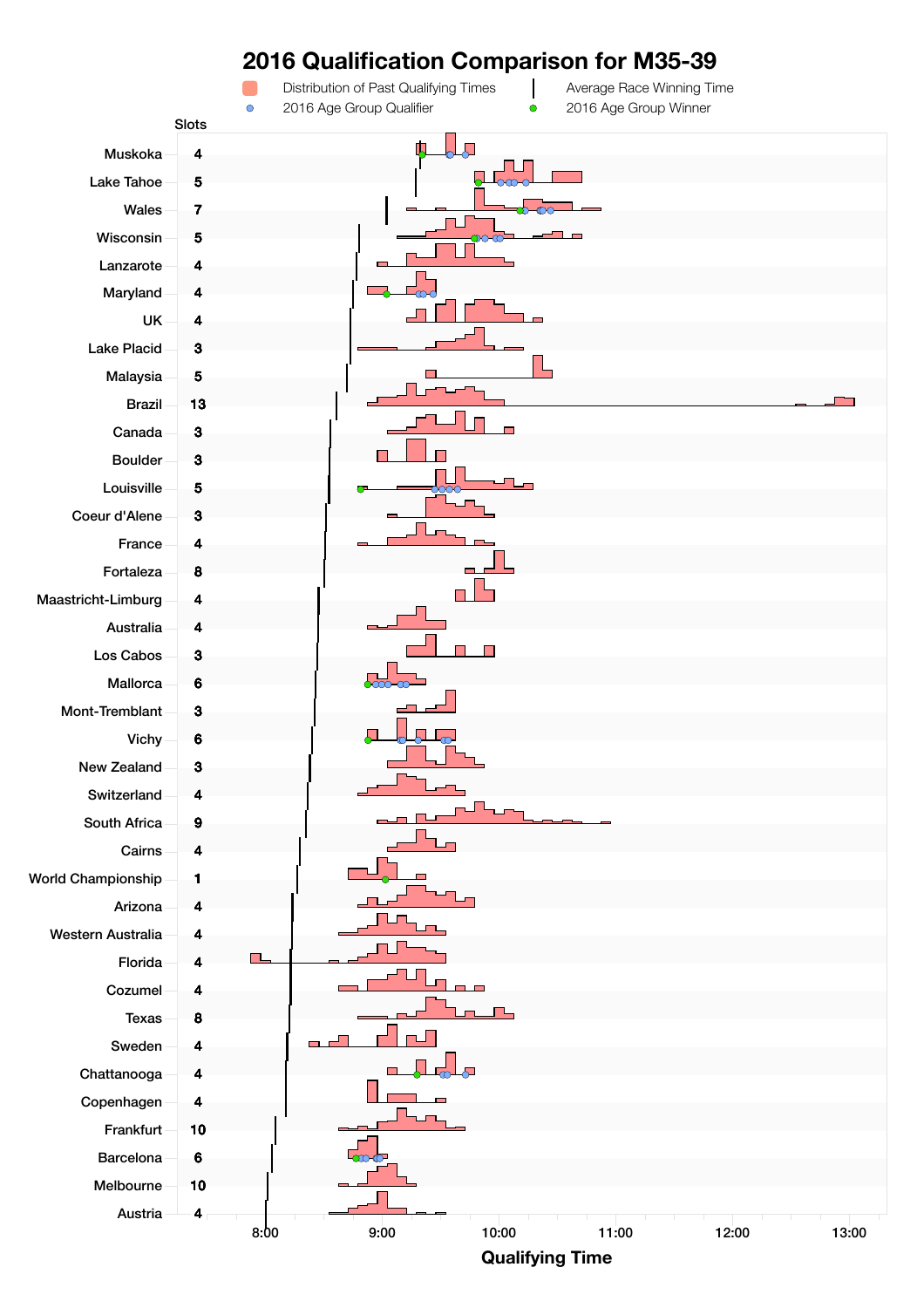## M35-39 Past Qualifying Times

## **Ironman Vichy (6 Kona Slots)**

| Year    | <b>Male Winning Time</b> | <b>Age Group Winning Time</b> | 6th Place Age Group Time |
|---------|--------------------------|-------------------------------|--------------------------|
| 2015    | 8:23:49                  | 8:52:42                       | 9:33:51                  |
| Average | 8:23:49                  | 8:52:42                       | 9:33:51                  |

## **Ironman Muskoka (4 Kona Slots)**

| Year    | <b>Male Winning Time</b> | <b>Age Group Winning Time</b> | 4th Place Age Group Time |
|---------|--------------------------|-------------------------------|--------------------------|
| 2015    | 9:19:28                  | 9:20:28                       | 9:42:43                  |
| Average | 9:19:28                  | 9:20:28                       | 9:42:43                  |

## **Ironman Wisconsin (5 Kona Slots)**

| Year    | <b>Male Winning Time</b> | <b>Age Group Winning Time</b> | 5th Place Age Group Time |
|---------|--------------------------|-------------------------------|--------------------------|
| 2003    | 8:55:26                  | 9:22:59                       | 10:29:11                 |
| 2004    | 8:52:33                  | 9:12:29                       | 10:03:01                 |
| 2005    | 9:01:34                  | 10:17:45                      | 10:40:21                 |
| 2006    | 9:07:24                  | 9:38:48                       | 9:55:22                  |
| 2007    | 8:52:49                  | 9:14:34                       | 9:57:01                  |
| 2008    | 8:43:29                  | 9:20:05                       | 9:49:28                  |
| 2009    | 8:45:19                  | 9:32:32                       | 9:49:19                  |
| 2010    | 8:38:32                  | 9:28:19                       | 9:57:15                  |
| 2011    | 8:45:18                  | 9:36:08                       | 10:04:43                 |
| 2012    | 8:32:51                  | 9:32:18                       | 9:43:09                  |
| 2013    | 8:40:15                  | 9:23:47                       | 9:56:45                  |
| 2014    | 8:31:20                  | 9:31:19                       | 9:47:33                  |
| 2015    | 8:59:59                  | 9:47:21                       | 10:00:31                 |
| Average | 8:48:13                  | 9:32:11                       | 10:01:03                 |

## **Ironman Wales (7 Kona Slots)**

| Year    | <b>Male Winning Time</b> | <b>Age Group Winning Time</b> | 7th Place Age Group Time |
|---------|--------------------------|-------------------------------|--------------------------|
| 2011    | 9:04:20                  | 9:16:23                       | 10:15:17                 |
| 2012    | 8:52:43                  | 9:28:43                       | 9:53:37                  |
| 2013    | 9:09:10                  | 9:51:36                       | 10:33:22                 |
| 2014    | 9:07:28                  | 9:55:23                       | 10:47:31                 |
| 2015    | 8:57:33                  | 10:10:45                      | 10:26:28                 |
| Average | 9:02:14                  | 9:44:34                       | 10:23:15                 |

## **Ironman Lake Tahoe (5 Kona Slots)**

| Year    | <b>Male Winning Time</b> | <b>Age Group Winning Time</b> | 5th Place Age Group Time |
|---------|--------------------------|-------------------------------|--------------------------|
| 2013    | 8:55:14                  | 10:03:14                      | 10:38:41                 |
| 2015    | 9:39:23                  | 9:49:25                       | 10:13:47                 |
| Average | 9:17:18                  | 9:56:19                       | 10:26:14                 |

## **Ironman Mallorca (6 Kona Slots)**

| Year    | <b>Male Winning Time</b> | <b>Age Group Winning Time</b> | 6th Place Age Group Time |
|---------|--------------------------|-------------------------------|--------------------------|
| 2014    | 8:34:02                  | 9:02:30                       | 9:18:10                  |
| 2015    | 8:17:22                  | 8:52:30                       | 9:12:14                  |
| Average | 8:25:42                  | 8:57:30                       | 9:15:12                  |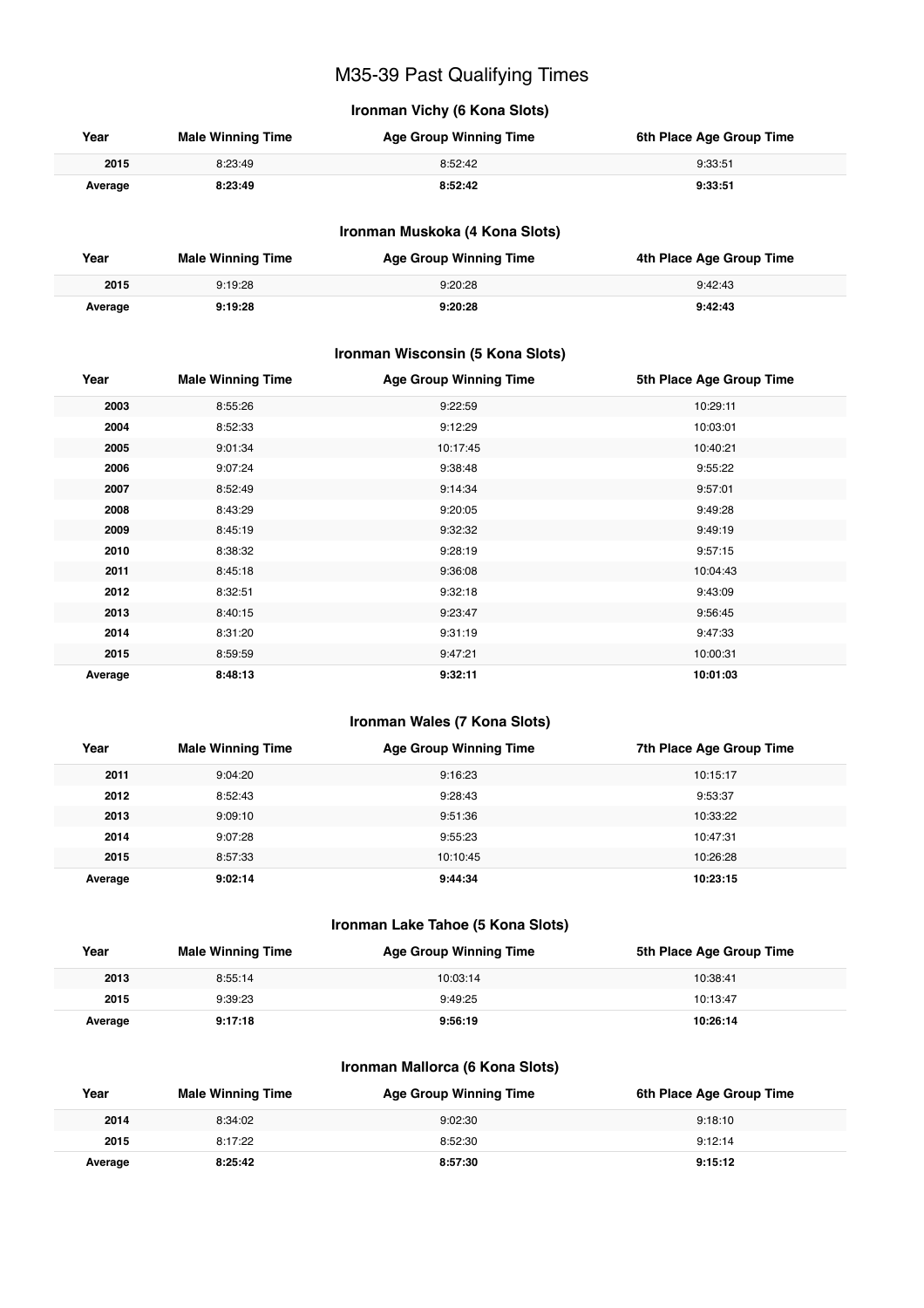## **Ironman Chattanooga (4 Kona Slots)**

| Year    | <b>Male Winning Time</b> | <b>Age Group Winning Time</b> | 4th Place Age Group Time |
|---------|--------------------------|-------------------------------|--------------------------|
| 2014    | 8:12:32                  | 9:07:09                       | 9:36:17                  |
| 2015    | 8:08:32                  | 9:17:52                       | 9:42:47                  |
| Average | 8:10:32                  | 9:12:30                       | 9:39:32                  |

## **Ironman Barcelona (6 Kona Slots)**

| Year    | <b>Male Winning Time</b> | <b>Age Group Winning Time</b> | 6th Place Age Group Time |
|---------|--------------------------|-------------------------------|--------------------------|
| 2014    | 8:04:13                  | 8:44:17                       | 8:57:07                  |
| 2015    | 8:02:20                  | 8:46:30                       | 8:58:45                  |
| Average | 8:03:16                  | 8:45:23                       | 8:57:56                  |

## **Ironman World Championship (1 Kona Slots)**

| Year    | <b>Male Winning Time</b> | <b>Age Group Winning Time</b> |
|---------|--------------------------|-------------------------------|
| 2003    | 8:59:36                  | 8:59:36                       |
| 2004    | 8:33:29                  | 9:19:38                       |
| 2005    | 8:14:17                  | 8:54:36                       |
| 2006    | 8:11:56                  | 8:47:02                       |
| 2007    | 8:15:34                  | 9:04:25                       |
| 2008    | 8:17:45                  | 9:01:16                       |
| 2009    | 8:20:21                  | 9:01:32                       |
| 2010    | 8:10:37                  | 9:04:14                       |
| 2011    | 8:03:56                  | 8:50:09                       |
| 2012    | 8:18:37                  | 9:06:09                       |
| 2013    | 8:12:29                  | 8:45:00                       |
| 2014    | 8:14:18                  | 8:50:22                       |
| 2015    | 8:14:40                  | 9:01:38                       |
| Average | 8:19:02                  | 8:58:53                       |

## **Ironman Louisville (5 Kona Slots)**

| Year    | <b>Male Winning Time</b> | <b>Age Group Winning Time</b> | 5th Place Age Group Time |
|---------|--------------------------|-------------------------------|--------------------------|
| 2007    | 8:38:39                  | 9:41:39                       | 9:58:24                  |
| 2008    | 8:33:58                  | 9:31:06                       | 10:14:28                 |
| 2010    | 8:29:59                  | 9:45:19                       | 10:10:01                 |
| 2011    | 8:27:36                  | 9:10:29                       | 9:41:56                  |
| 2012    | 8:42:44                  | 9:47:08                       | 10:05:01                 |
| 2013    | 8:21:34                  | 9:28:33                       | 9:57:23                  |
| 2014    | 8:24:44                  | 9:16:15                       | 9:38:05                  |
| 2015    | 8:48:53                  | 8:48:53                       | 9:38:41                  |
| Average | 8:33:30                  | 9:26:10                       | 9:55:29                  |

## **Ironman Maryland (4 Kona Slots)**

| Year    | <b>Male Winning Time</b> | <b>Age Group Winning Time</b> | 4th Place Age Group Time |
|---------|--------------------------|-------------------------------|--------------------------|
| 2014    | 8:51:19                  | 8:56:21                       | 9:24:34                  |
| 2015    | 8:38:21                  | 9:02:16                       | 9:26:11                  |
| Average | 8:44:50                  | 8:59:18                       | 9:25:22                  |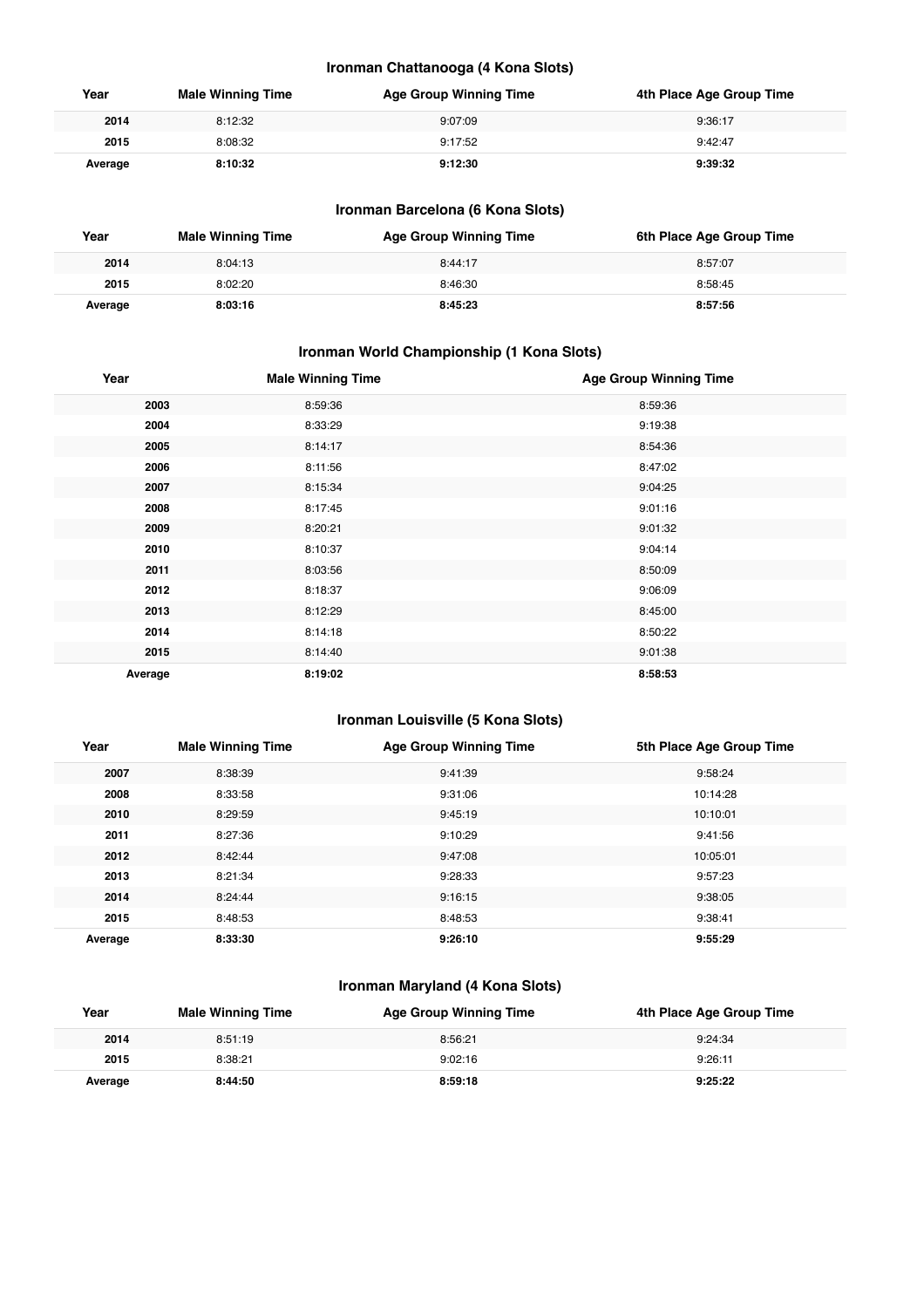## **Ironman Los Cabos (3 Kona Slots)**

| Year    | <b>Male Winning Time</b> | <b>Age Group Winning Time</b> | 3rd Place Age Group Time |
|---------|--------------------------|-------------------------------|--------------------------|
| 2013    | 8:26:48                  | 9:25:44                       | 9:52:42                  |
| 2014    | 8:26:15                  | 9:15:22                       | 9:25:53                  |
| Average | 8:26:31                  | 9:20:33                       | 9:39:17                  |

## **Ironman Florida (4 Kona Slots)**

| Year    | <b>Male Winning Time</b> | <b>Age Group Winning Time</b> | 4th Place Age Group Time |
|---------|--------------------------|-------------------------------|--------------------------|
| 2004    | 8:31:07                  | 9:12:49                       | 9:17:37                  |
| 2005    | 8:28:26                  | 9:18:29                       | 9:31:07                  |
| 2006    | 8:22:44                  | 9:07:16                       | 9:27:51                  |
| 2007    | 8:21:29                  | 9:07:14                       | 9:19:45                  |
| 2008    | 8:07:59                  | 8:53:30                       | 9:09:56                  |
| 2009    | 8:24:29                  | 8:47:23                       | 9:07:42                  |
| 2010    | 8:15:59                  | 8:37:10                       | 9:01:13                  |
| 2011    | 7:59:42                  | 9:04:01                       | 9:23:38                  |
| 2012    | 8:06:17                  | 9:08:36                       | 9:18:52                  |
| 2013    | 7:53:12                  | 8:48:57                       | 9:01:03                  |
| 2014    | 7:33:47                  | 7:53:16                       | 7:58:14                  |
| Average | 8:11:22                  | 8:54:25                       | 9:08:48                  |

## **Ironman Fortaleza (8 Kona Slots)**

| Year    | <b>Male Winning Time</b> | <b>Age Group Winning Time</b> | 8th Place Age Group Time |
|---------|--------------------------|-------------------------------|--------------------------|
| 2014    | 8:30:15                  | 9:45:04                       | 10:05:54                 |
| Average | 8:30:15                  | 9:45:04                       | 10:05:54                 |

## **Ironman Malaysia (5 Kona Slots)**

| Year    | <b>Male Winning Time</b> | <b>Age Group Winning Time</b> | 5th Place Age Group Time |
|---------|--------------------------|-------------------------------|--------------------------|
| 2014    | 8:41:53                  | 9:27:16                       | 10:25:07                 |
| Average | 8:41:53                  | 9:27:16                       | 10:25:07                 |

## **Ironman Arizona (4 Kona Slots)**

| Year    | <b>Male Winning Time</b> | <b>Age Group Winning Time</b> | 4th Place Age Group Time |
|---------|--------------------------|-------------------------------|--------------------------|
| 2005    | 8:25:42                  | 9:31:40                       | 9:45:49                  |
| 2006    | 8:20:56                  | 9:22:56                       | 9:35:30                  |
| 2007    | 8:21:14                  | 9:31:37                       | 9:43:42                  |
| 2008    | 8:14:16                  | 9:15:28                       | 9:23:05                  |
| 2009    | 8:14:16                  | 9:15:28                       | 9:23:05                  |
| 2010    | 8:13:35                  | 9:02:30                       | 9:22:52                  |
| 2011    | 8:07:16                  | 9:14:03                       | 9:21:19                  |
| 2012    | 8:03:13                  | 8:50:21                       | 9:10:51                  |
| 2013    | 8:02:00                  | 9:08:51                       | 9:20:15                  |
| 2014    | 7:55:48                  | 8:52:52                       | 9:11:26                  |
| Average | 8:11:49                  | 9:12:34                       | 9:25:47                  |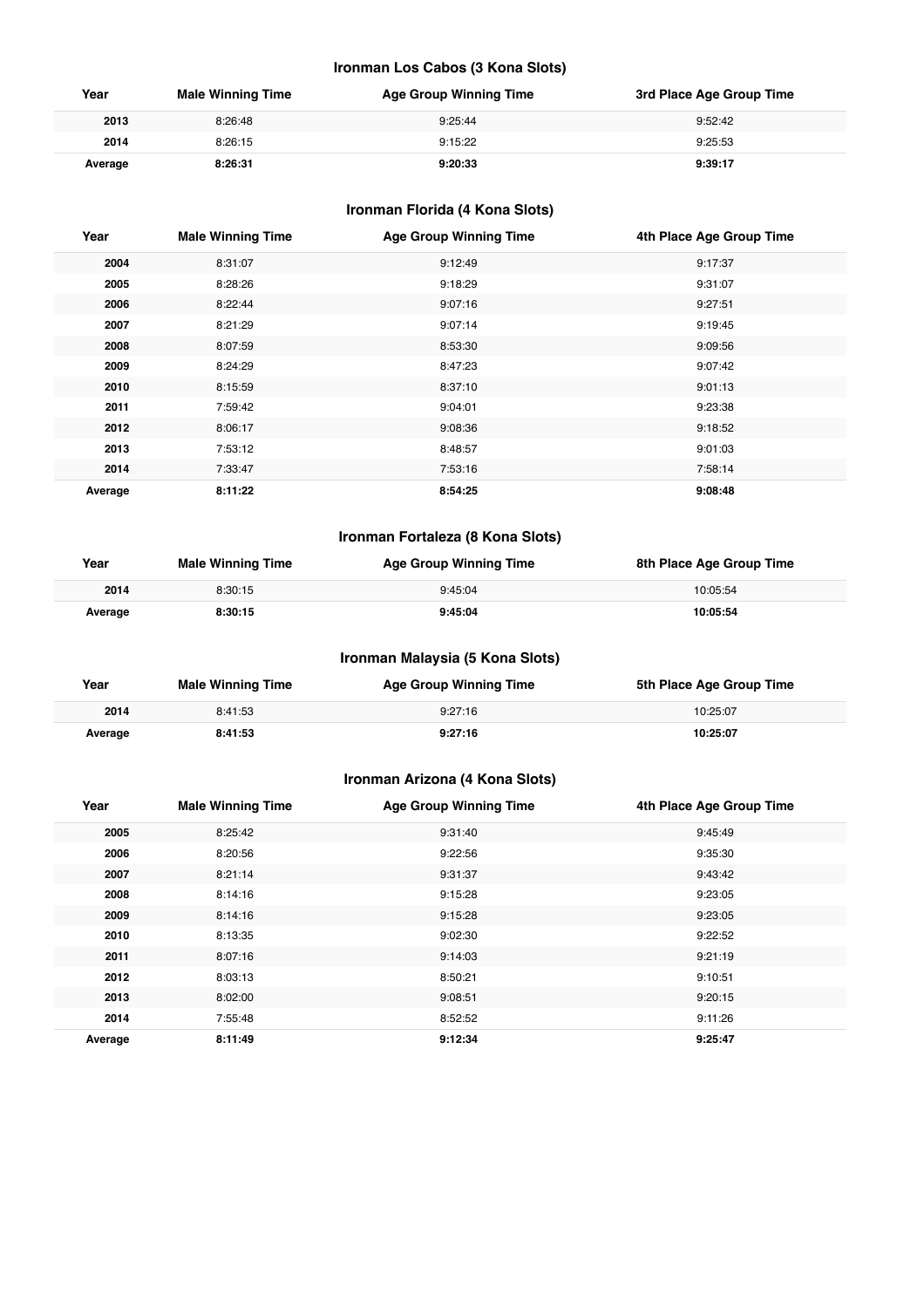## **Ironman Cozumel (4 Kona Slots)**

| Year    | <b>Male Winning Time</b> | <b>Age Group Winning Time</b> | 4th Place Age Group Time |
|---------|--------------------------|-------------------------------|--------------------------|
| 2009    | 8:18:40                  | 9:03:05                       | 9:39:11                  |
| 2010    | 8:12:20                  | 9:10:47                       | 9:21:24                  |
| 2011    | 8:23:52                  | 9:05:01                       | 9:10:55                  |
| 2012    | 8:15:07                  | 8:59:01                       | 9:30:22                  |
| 2013    | 7:55:23                  | 8:39:34                       | 8:55:52                  |
| 2014    | 8:12:16                  | 9:00:51                       | 9:49:14                  |
| Average | 8:12:56                  | 8:59:43                       | 9:24:29                  |

## **Ironman Western Australia (4 Kona Slots)**

| Year    | <b>Male Winning Time</b> | <b>Age Group Winning Time</b> | 4th Place Age Group Time |
|---------|--------------------------|-------------------------------|--------------------------|
| 2004    | 8:16:00                  | 9:01:43                       | 9:26:05                  |
| 2005    | 8:27:36                  | 9:12:24                       | 9:30:41                  |
| 2006    | 8:08:57                  | 9:01:35                       | 9:21:27                  |
| 2007    | 8:06:00                  | 8:59:37                       | 9:08:07                  |
| 2008    | 8:07:06                  | 8:53:26                       | 9:03:57                  |
| 2009    | 8:13:59                  | 8:54:48                       | 9:07:30                  |
| 2010    | 8:14:01                  | 8:39:43                       | 8:58:40                  |
| 2011    | 8:12:39                  | 9:04:31                       | 9:17:08                  |
| 2012    | 8:29:06                  | 8:56:35                       | 9:27:01                  |
| 2013    | 8:08:16                  | 8:50:20                       | 9:11:04                  |
| 2014    | 8:05:58                  | 8:49:14                       | 9:08:01                  |
| Average | 8:13:36                  | 8:56:43                       | 9:14:31                  |

## **Ironman New Zealand (3 Kona Slots)**

| Year    | <b>Male Winning Time</b> | <b>Age Group Winning Time</b> | 3rd Place Age Group Time |
|---------|--------------------------|-------------------------------|--------------------------|
| 2003    | 8:22:04                  | 9:36:39                       | 9:48:09                  |
| 2004    | 8:30:29                  | 9:20:51                       | 9:47:09                  |
| 2005    | 8:20:14                  | 9:35:23                       | 9:38:20                  |
| 2007    | 8:26:33                  | 9:39:26                       | 9:41:16                  |
| 2008    | 8:24:49                  | 9:20:06                       | 9:27:33                  |
| 2009    | 8:18:04                  | 9:09:26                       | 9:17:34                  |
| 2010    | 8:21:52                  | 9:06:40                       | 9:21:00                  |
| 2011    | 8:31:07                  | 9:07:10                       | 9:17:14                  |
| 2013    | 8:15:35                  | 9:34:16                       | 9:46:22                  |
| 2014    | 8:17:33                  | 9:14:41                       | 9:16:21                  |
| 2015    | 8:22:13                  | 9:11:55                       | 9:24:15                  |
| Average | 8:22:46                  | 9:21:30                       | 9:31:23                  |

## **Ironman Melbourne (10 Kona Slots)**

| Year    | <b>Male Winning Time</b> | <b>Age Group Winning Time</b> | 10th Place Age Group Time |
|---------|--------------------------|-------------------------------|---------------------------|
| 2012    | 7:57:44                  | 8:50:19                       | 9:13:58                   |
| 2014    | 8:01:02                  | 8:42:09                       | 9:06:24                   |
| 2015    | 8:04:29                  | 8:57:01                       | 9:07:47                   |
| Average | 8:01:05                  | 8:49:49                       | 9:09:23                   |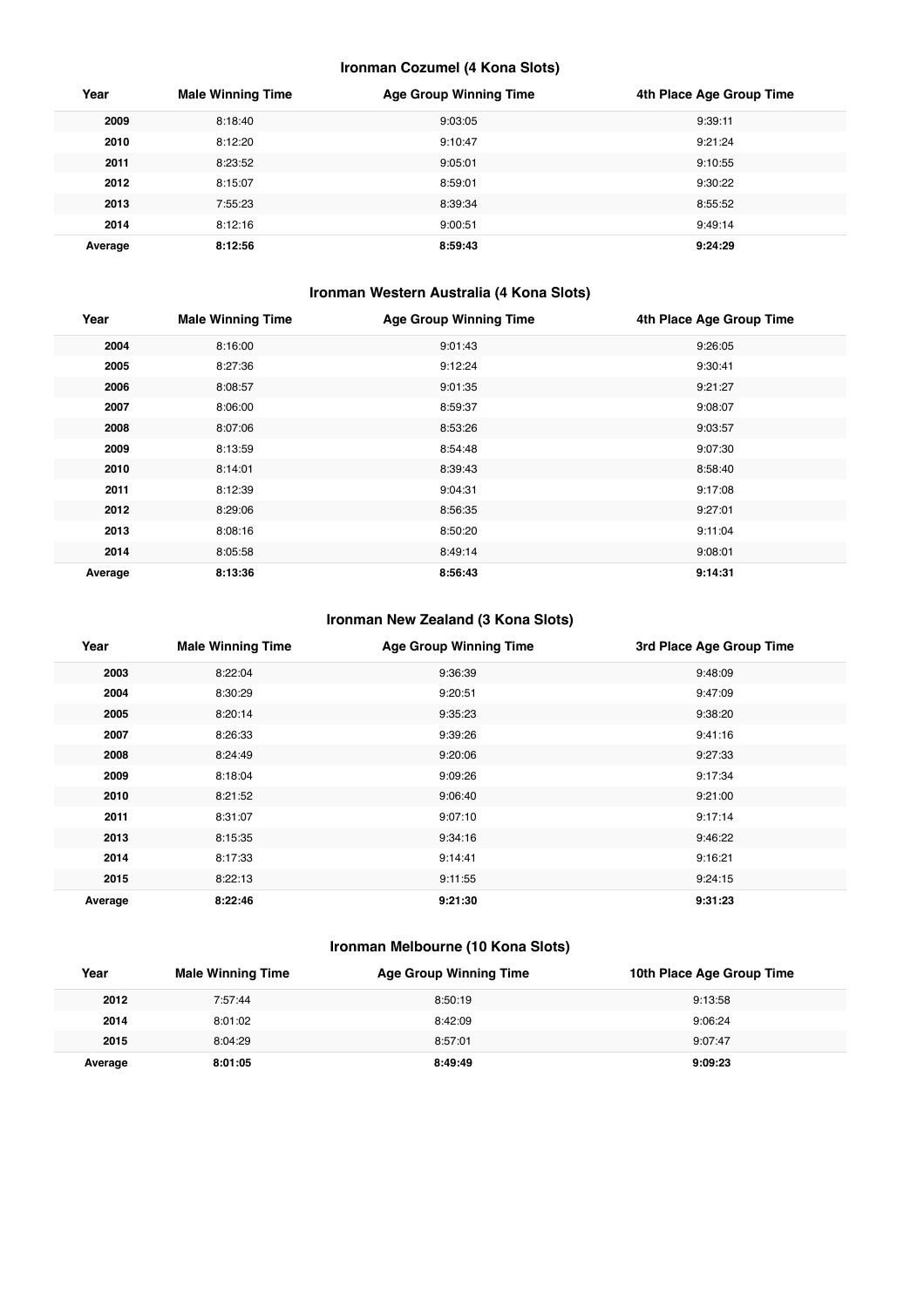## **Ironman South Africa (9 Kona Slots)**

| Year    | <b>Male Winning Time</b> | <b>Age Group Winning Time</b> | 9th Place Age Group Time |
|---------|--------------------------|-------------------------------|--------------------------|
| 2007    | 8:33:04                  | 9:24:37                       | 10:11:21                 |
| 2008    | 8:18:23                  | 9:17:44                       | 9:48:45                  |
| 2009    | 8:17:32                  | 9:21:24                       | 10:25:08                 |
| 2010    | 8:23:28                  | 9:05:31                       | 9:41:19                  |
| 2011    | 8:05:36                  | 9:19:19                       | 10:04:20                 |
| 2012    | 8:34:45                  | 9:47:22                       | 10:55:44                 |
| 2013    | 8:11:24                  | 9:00:27                       | 9:50:10                  |
| 2014    | 8:26:07                  | 9:47:33                       | 10:33:14                 |
| 2015    | 8:16:35                  | 9:28:57                       | 10:07:59                 |
| Average | 8:20:46                  | 9:23:39                       | 10:10:53                 |

## **Ironman Australia (4 Kona Slots)**

| Year    | <b>Male Winning Time</b> | <b>Age Group Winning Time</b> | 4th Place Age Group Time |
|---------|--------------------------|-------------------------------|--------------------------|
| 2005    | 8:25:44                  | 9:09:49                       | 9:22:44                  |
| 2006    | 8:20:42                  | 9:11:11                       | 9:25:40                  |
| 2007    | 8:21:49                  | 9:12:10                       | 9:31:52                  |
| 2008    | 8:31:33                  | 9:14:02                       | 9:28:26                  |
| 2009    | 8:24:53                  | 9:08:14                       | 9:18:39                  |
| 2010    | 8:23:54                  | 9:04:21                       | 9:20:39                  |
| 2011    | 8:29:28                  | 8:56:15                       | 9:31:17                  |
| 2012    | 8:17:38                  | 9:03:05                       | 9:23:07                  |
| 2013    | 8:30:23                  | 9:16:45                       | 9:28:54                  |
| 2014    | 8:35:18                  | 8:55:35                       | 9:21:55                  |
| 2015    | 8:35:53                  | 9:15:18                       | 9:22:12                  |
| Average | 8:27:01                  | 9:07:53                       | 9:25:02                  |

## **Ironman Texas (8 Kona Slots)**

| Year    | <b>Male Winning Time</b> | <b>Age Group Winning Time</b> | 8th Place Age Group Time |
|---------|--------------------------|-------------------------------|--------------------------|
| 2011    | 8:08:20                  | 8:55:33                       | 10:05:43                 |
| 2012    | 8:10:44                  | 9:27:00                       | 9:44:22                  |
| 2013    | 8:25:06                  | 9:12:21                       | 10:00:59                 |
| 2014    | 8:09:37                  | 8:52:21                       | 9:36:54                  |
| 2015    | 8:07:03                  | 9:01:03                       | 9:37:03                  |
| Average | 8:12:10                  | 9:05:39                       | 9:49:00                  |

## **Ironman Lanzarote (4 Kona Slots)**

| Year    | <b>Male Winning Time</b> | <b>Age Group Winning Time</b> | 4th Place Age Group Time |
|---------|--------------------------|-------------------------------|--------------------------|
| 2008    | 8:59:37                  | 9:35:31                       | 9:54:41                  |
| 2009    | 8:54:03                  | 9:29:46                       | 9:44:43                  |
| 2010    | 8:37:42                  | 9:01:43                       | 9:48:03                  |
| 2011    | 8:30:34                  | 9:13:44                       | 9:34:45                  |
| 2012    | 8:44:39                  | 9:15:24                       | 9:46:06                  |
| 2013    | 8:42:40                  | 9:28:26                       | 9:52:22                  |
| 2014    | 8:47:39                  | 9:12:30                       | 9:35:52                  |
| 2015    | 8:56:49                  | 9:54:12                       | 10:03:55                 |
| Average | 8:46:42                  | 9:23:54                       | 9:47:33                  |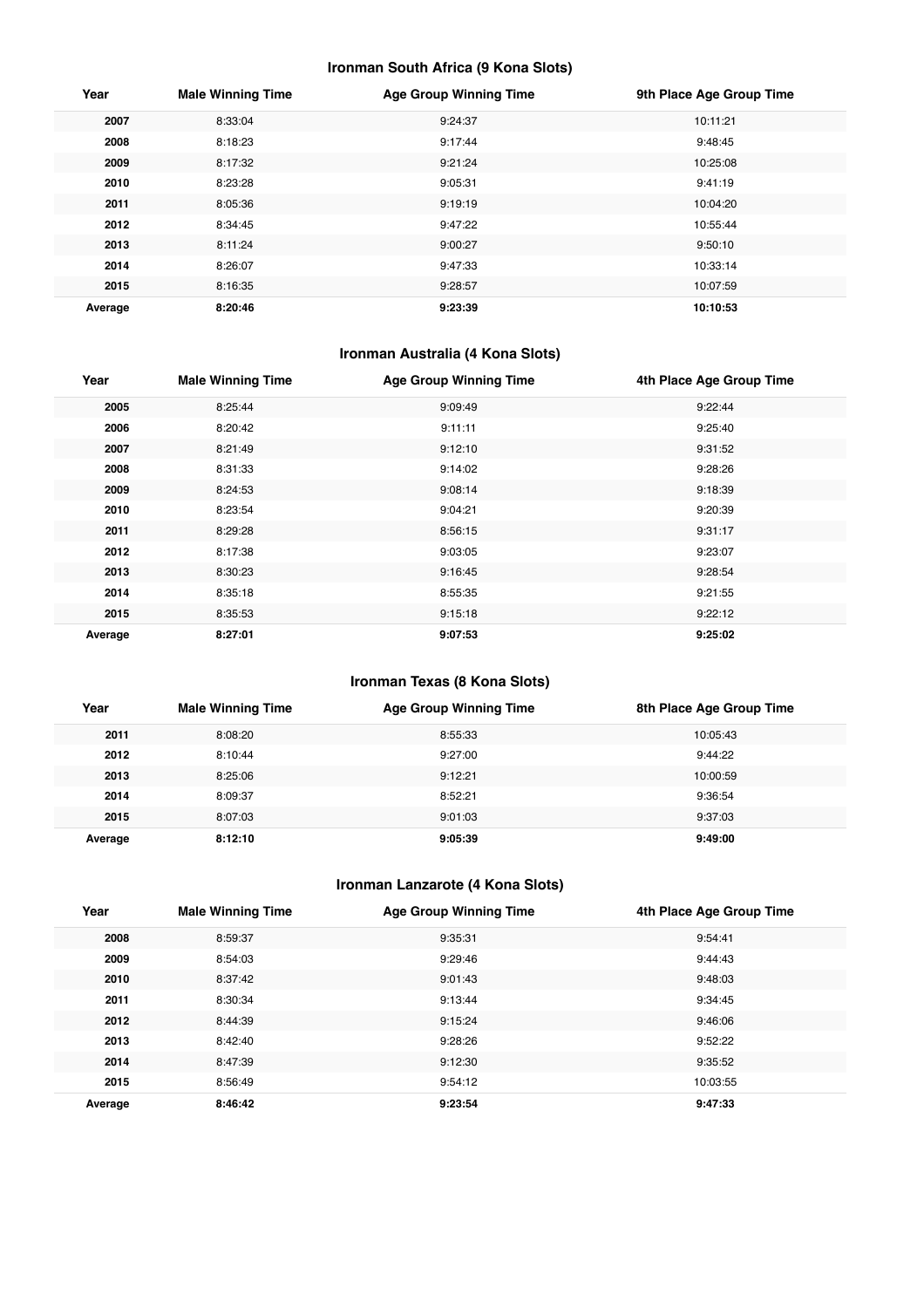## **Ironman Brazil (13 Kona Slots)**

| Year    | <b>Male Winning Time</b> | <b>Age Group Winning Time</b> | 13th Place Age Group Time |
|---------|--------------------------|-------------------------------|---------------------------|
| 2006    | 8:15:18                  | 9:15:59                       | 9:58:34                   |
| 2007    | 8:21:09                  | 9:16:50                       | 9:46:57                   |
| 2008    | 8:28:24                  | 9:10:44                       | 9:53:23                   |
| 2009    | 8:13:39                  | 9:27:33                       | 9:59:21                   |
| 2010    | 8:07:39                  | 9:07:40                       | 9:44:12                   |
| 2011    | 12:14:21                 | 12:35:59                      | 13:00:50                  |
| 2012    | 8:22:40                  | 8:58:58                       | 9:40:25                   |
| 2013    | 8:01:32                  | 8:59:23                       | 9:33:22                   |
| 2014    | 8:07:52                  | 8:55:46                       | 9:17:11                   |
| 2015    | 7:53:44                  | 8:57:21                       | 9:22:47                   |
| Average | 8:36:37                  | 9:28:37                       | 10:01:42                  |

## **Ironman France (4 Kona Slots)**

| Year    | <b>Male Winning Time</b> | <b>Age Group Winning Time</b> | 4th Place Age Group Time |
|---------|--------------------------|-------------------------------|--------------------------|
| 2005    | 8:49:06                  | 9:27:04                       | 9:53:13                  |
| 2006    | 8:33:55                  | 9:17:45                       | 9:49:49                  |
| 2007    | 8:38:45                  | 9:17:36                       | 9:39:59                  |
| 2008    | 8:34:18                  | 9:14:34                       | 9:29:01                  |
| 2009    | 8:30:06                  | 9:19:47                       | 9:34:24                  |
| 2011    | 8:28:30                  | 9:12:57                       | 9:23:45                  |
| 2012    | 8:21:51                  | 9:13:10                       | 9:28:49                  |
| 2013    | 8:08:59                  | 8:50:53                       | 9:08:25                  |
| 2014    | 8:33:22                  | 9:05:25                       | 9:20:07                  |
| 2015    | 8:27:32                  | 9:11:37                       | 9:35:54                  |
| Average | 8:30:38                  | 9:13:04                       | 9:32:20                  |

## **Ironman Cairns (4 Kona Slots)**

| Year    | <b>Male Winning Time</b> | <b>Age Group Winning Time</b> | 4th Place Age Group Time |
|---------|--------------------------|-------------------------------|--------------------------|
| 2012    | 8:15:04                  | 9:09:40                       | 9:34:37                  |
| 2013    | 8:17:43                  | 9:03:23                       | 9:24:54                  |
| 2014    | 8:20:15                  | 9:11:37                       | 9:22:40                  |
| 2015    | 8:18:01                  | 9:16:11                       | 9:34:52                  |
| Average | 8:17:45                  | 9:10:12                       | 9:29:15                  |

## **Ironman Austria (4 Kona Slots)**

| Year    | <b>Male Winning Time</b> | <b>Age Group Winning Time</b> | 4th Place Age Group Time |
|---------|--------------------------|-------------------------------|--------------------------|
| 2005    | 8:14:37                  | 8:45:06                       | 8:59:54                  |
| 2006    | 8:07:59                  | 8:51:18                       | 9:08:07                  |
| 2007    | 8:06:39                  | 8:56:44                       | 9:10:15                  |
| 2008    | 8:06:11                  | 8:48:19                       | 8:58:54                  |
| 2009    | 8:01:38                  | 8:49:45                       | 9:09:05                  |
| 2010    | 7:52:05                  | 8:40:34                       | 9:02:32                  |
| 2011    | 7:45:58                  | 8:33:42                       | 8:52:56                  |
| 2012    | 8:11:31                  | 8:59:34                       | 9:29:32                  |
| 2013    | 7:59:51                  | 8:54:01                       | 9:02:06                  |
| 2014    | 7:48:43                  | 8:46:35                       | 8:59:24                  |
| 2015    | 7:48:45                  | 8:45:43                       | 9:01:03                  |
| Average | 8:00:21                  | 8:48:18                       | 9:04:53                  |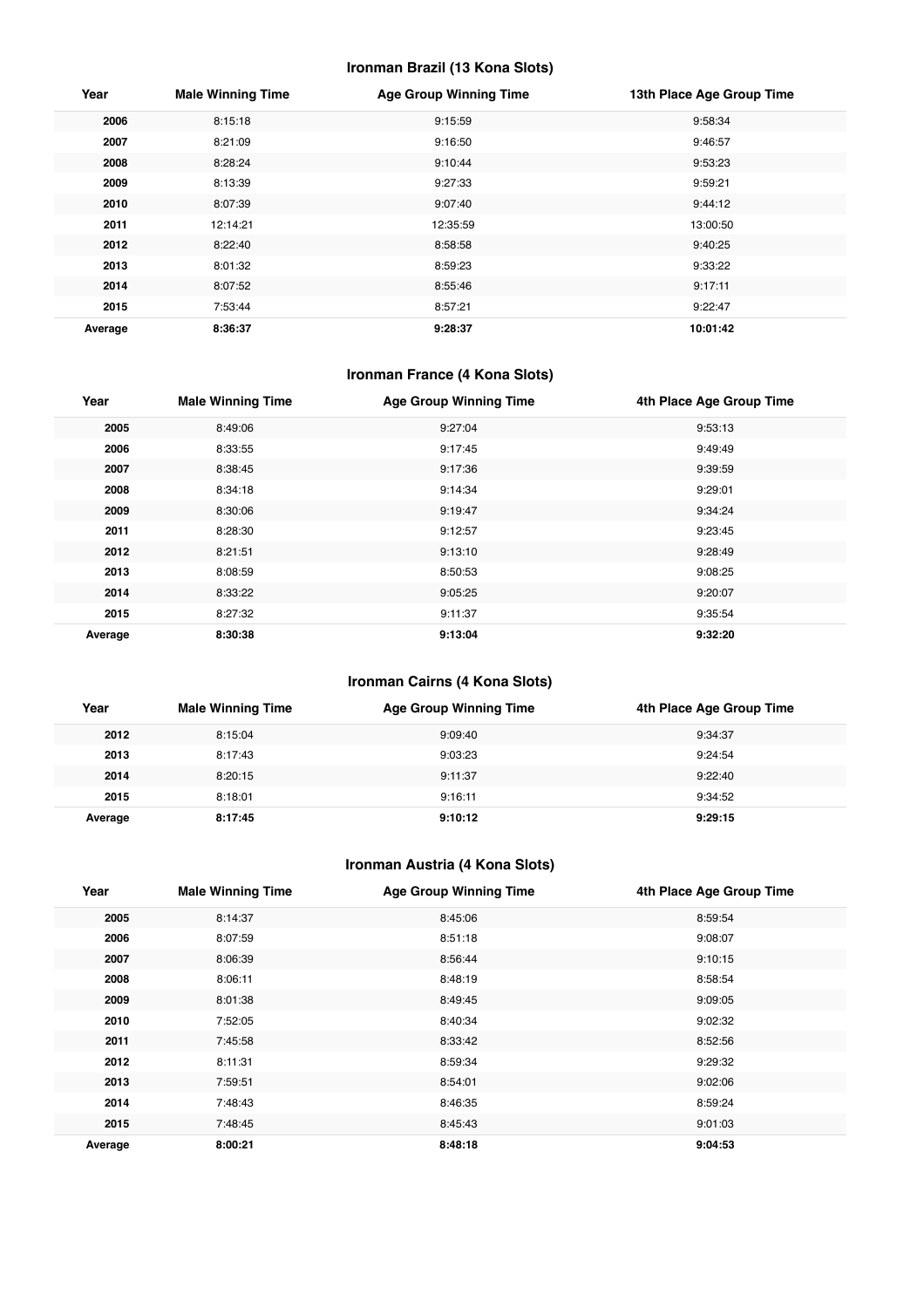## **Ironman Frankfurt (10 Kona Slots)**

| Year    | <b>Male Winning Time</b> | <b>Age Group Winning Time</b> | 10th Place Age Group Time |
|---------|--------------------------|-------------------------------|---------------------------|
| 2003    | 8:12:29                  | 9:04:59                       | 9:27:22                   |
| 2005    | 8:20:50                  | 8:54:01                       | 9:32:35                   |
| 2006    | 8:13:39                  | 9:21:55                       | 9:34:48                   |
| 2007    | 8:09:15                  | 8:50:45                       | 9:15:06                   |
| 2008    | 7:59:55                  | 8:44:06                       | 9:11:36                   |
| 2009    | 7:59:15                  | 8:38:57                       | 9:09:35                   |
| 2010    | 8:05:15                  | 8:39:55                       | 9:28:39                   |
| 2011    | 8:13:50                  | 9:06:34                       | 9:26:33                   |
| 2012    | 8:03:31                  | 9:08:30                       | 9:20:14                   |
| 2013    | 7:59:58                  | 8:52:55                       | 9:15:13                   |
| 2014    | 7:55:14                  | 8:42:04                       | 9:10:08                   |
| 2015    | 7:49:48                  | 9:14:18                       | 9:41:59                   |
| Average | 8:05:14                  | 8:56:34                       | 9:22:49                   |

## **Ironman UK (4 Kona Slots)**

| Year    | <b>Male Winning Time</b> | <b>Age Group Winning Time</b> | 4th Place Age Group Time |
|---------|--------------------------|-------------------------------|--------------------------|
| 2007    | 8:35:57                  | 9:29:08                       | 9:33:58                  |
| 2008    | 8:53:58                  | 9:43:20                       | 9:51:04                  |
| 2009    | 8:45:51                  | 9:17:42                       | 10:10:11                 |
| 2010    | 8:40:17                  | 9:22:04                       | 9:53:31                  |
| 2011    | 8:24:33                  | 9:19:17                       | 9:37:00                  |
| 2012    | 8:55:11                  | 9:15:51                       | 9:58:15                  |
| 2013    | 8:45:48                  | 9:34:19                       | 10:01:58                 |
| 2014    | 8:44:10                  | 9:49:46                       | 10:19:13                 |
| 2015    | 8:46:37                  | 9:44:33                       | 9:57:52                  |
| Average | 8:43:35                  | 9:30:40                       | 9:55:53                  |

## **Ironman Lake Placid (3 Kona Slots)**

| Year    | <b>Male Winning Time</b> | <b>Age Group Winning Time</b> | 3rd Place Age Group Time |
|---------|--------------------------|-------------------------------|--------------------------|
| 2002    | 8:39:19                  | 9:27:21                       | 9:42:21                  |
| 2003    | 8:46:15                  | 9:47:48                       | 9:54:57                  |
| 2004    | 8:23:12                  | 9:31:17                       | 9:32:29                  |
| 2006    | 8:38:18                  | 9:43:54                       | 9:54:19                  |
| 2007    | 9:16:02                  | 9:42:51                       | 9:50:17                  |
| 2008    | 8:43:32                  | 9:51:21                       | 9:52:26                  |
| 2009    | 8:36:37                  | 9:32:56                       | 9:48:04                  |
| 2010    | 8:39:34                  | 9:27:30                       | 9:37:00                  |
| 2011    | 8:25:15                  | 9:37:50                       | 9:45:55                  |
| 2012    | 8:25:07                  | 9:32:58                       | 9:51:20                  |
| 2013    | 8:43:29                  | 9:06:44                       | 9:42:07                  |
| 2014    | 8:38:43                  | 8:49:17                       | 8:58:13                  |
| 2015    | 9:31:09                  | 9:42:30                       | 10:07:38                 |
| Average | 8:43:34                  | 9:31:52                       | 9:44:23                  |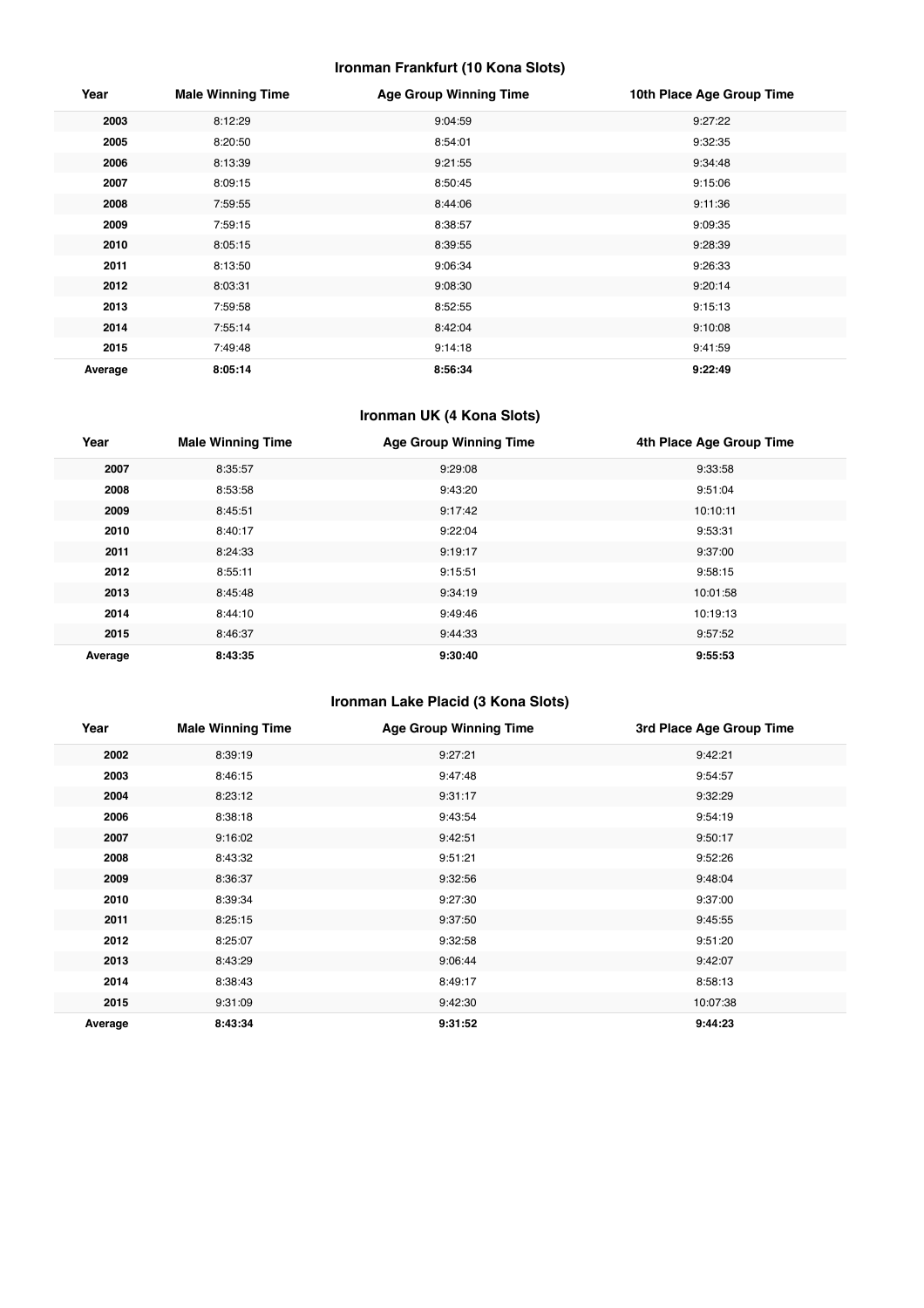## **Ironman Switzerland (4 Kona Slots)**

| Year    | <b>Male Winning Time</b> | <b>Age Group Winning Time</b> | 4th Place Age Group Time |
|---------|--------------------------|-------------------------------|--------------------------|
| 2005    | 8:21:50                  | 9:13:25                       | 9:35:58                  |
| 2006    | 8:16:50                  | 8:59:00                       | 9:21:18                  |
| 2007    | 8:25:00                  | 9:05:56                       | 9:12:29                  |
| 2008    | 8:16:05                  | 9:16:30                       | 9:28:36                  |
| 2009    | 8:20:00                  | 8:50:30                       | 9:04:42                  |
| 2010    | 8:12:40                  | 8:54:53                       | 9:05:18                  |
| 2011    | 8:19:51                  | 9:09:47                       | 9:20:32                  |
| 2012    | 8:17:13                  | 9:00:52                       | 9:22:18                  |
| 2013    | 8:33:39                  | 9:13:54                       | 9:40:15                  |
| 2014    | 8:33:02                  | 9:03:18                       | 9:10:56                  |
| 2015    | 8:21:19                  | 9:23:37                       | 9:37:18                  |
| Average | 8:21:35                  | 9:06:31                       | 9:21:47                  |

## **Ironman Canada (3 Kona Slots)**

| Year    | <b>Male Winning Time</b> | <b>Age Group Winning Time</b> | 3rd Place Age Group Time |
|---------|--------------------------|-------------------------------|--------------------------|
| 2004    | 8:28:06                  | 9:25:46                       | 9:38:35                  |
| 2005    | 8:33:32                  | 9:32:26                       | 9:50:31                  |
| 2006    | 8:33:58                  | 9:24:32                       | 9:48:24                  |
| 2007    | 8:32:45                  | 9:36:19                       | 9:42:52                  |
| 2008    | 8:30:12                  | 9:21:23                       | 9:22:08                  |
| 2009    | 8:25:13                  | 9:20:08                       | 9:38:12                  |
| 2010    | 8:32:28                  | 9:06:21                       | 9:20:47                  |
| 2011    | 8:28:09                  | 9:12:10                       | 9:39:07                  |
| 2012    | 8:48:30                  | 9:16:03                       | 9:37:57                  |
| 2013    | 8:39:33                  | 9:25:52                       | 9:38:51                  |
| 2014    | 8:16:10                  | 9:24:37                       | 9:47:30                  |
| 2015    | 8:49:46                  | 9:50:41                       | 10:05:21                 |
| Average | 8:33:11                  | 9:24:41                       | 9:40:51                  |

## **Ironman Maastricht-Limburg (4 Kona Slots)**

| Year    | <b>Male Winning Time</b> | <b>Age Group Winning Time</b> | 4th Place Age Group Time |
|---------|--------------------------|-------------------------------|--------------------------|
| 2015    | 8:27:18                  | 9:38:26                       | 9:52:30                  |
| Average | 8:27:18                  | 9:38:26                       | 9:52:30                  |

## **Ironman Boulder (3 Kona Slots)**

| Year    | <b>Male Winning Time</b> | <b>Age Group Winning Time</b> | 3rd Place Age Group Time |
|---------|--------------------------|-------------------------------|--------------------------|
| 2014    | 8:20:26                  | 9:15:30                       | 9:28:02                  |
| 2015    | 8:45:20                  | 8:58:43                       | 9:17:56                  |
| Average | 8:32:53                  | 9:07:06                       | 9:22:59                  |

## **Ironman Sweden (4 Kona Slots)**

| Year    | <b>Male Winning Time</b> | <b>Age Group Winning Time</b> | 4th Place Age Group Time |
|---------|--------------------------|-------------------------------|--------------------------|
| 2012    | 8:04:01                  | 8:24:27                       | 8:41:29                  |
| 2013    | 8:19:30                  | 9:06:11                       | 9:26:06                  |
| 2014    | 8:13:01                  | 8:57:48                       | 9:15:31                  |
| 2015    | 8:08:05                  | 9:05:15                       | 9:25:35                  |
| Average | 8:11:09                  | 8:53:25                       | 9:12:10                  |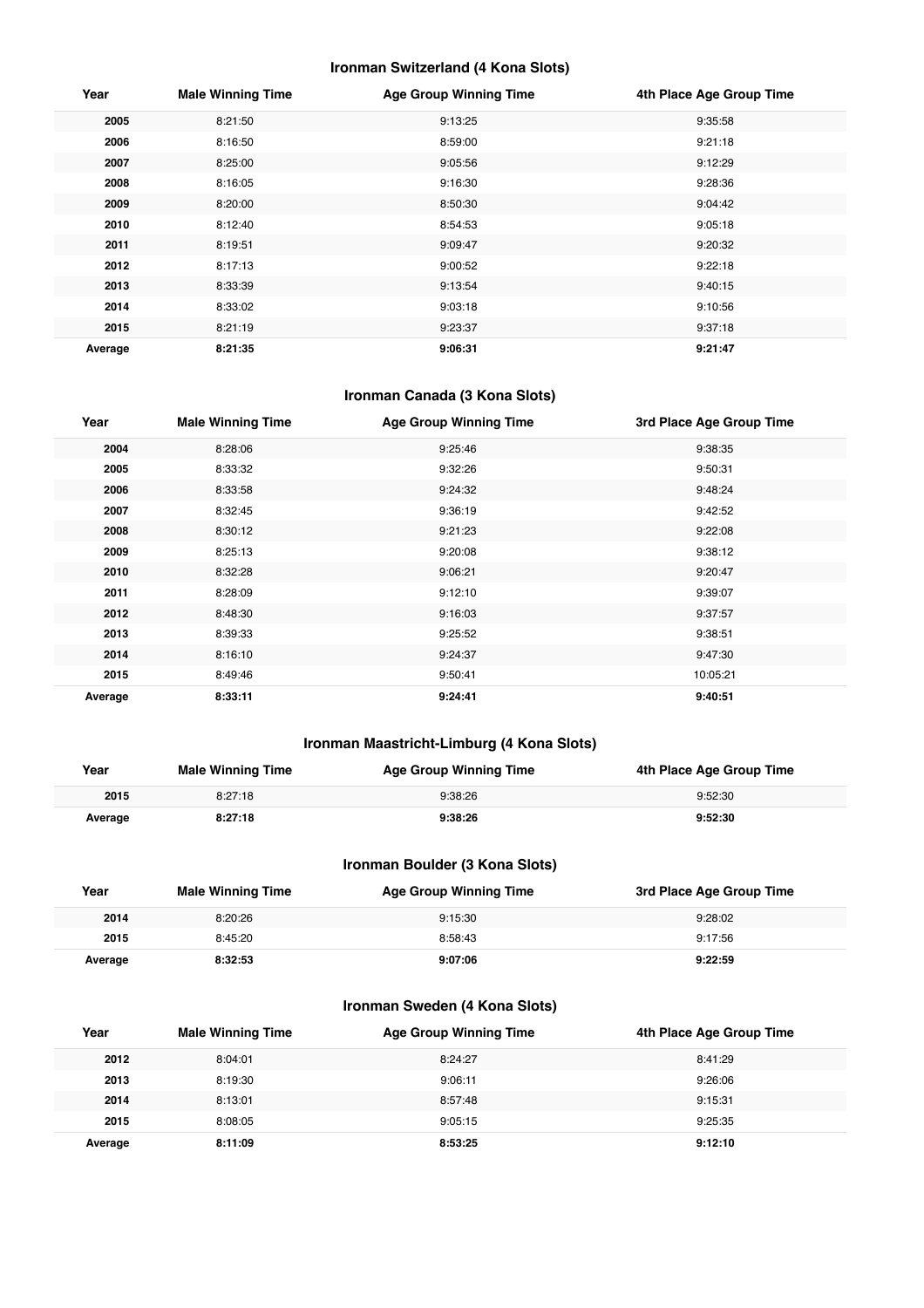## **Ironman Copenhagen (4 Kona Slots)**

| Year    | <b>Male Winning Time</b> | <b>Age Group Winning Time</b> | 4th Place Age Group Time |
|---------|--------------------------|-------------------------------|--------------------------|
| 2013    | 8:12:41                  | 8:53:57                       | 8:57:08                  |
| 2014    | 8:03:39                  | 8:56:00                       | 9:11:21                  |
| 2015    | 8:14:56                  | 9:09:42                       | 9:27:52                  |
| Average | 8:10:25                  | 8:59:53                       | 9:12:07                  |

## **Ironman Coeur d'Alene (3 Kona Slots)**

| Year    | <b>Male Winning Time</b> | <b>Age Group Winning Time</b> | 3rd Place Age Group Time |
|---------|--------------------------|-------------------------------|--------------------------|
| 2003    | 8:40:59                  | 9:33:43                       | 9:55:14                  |
| 2005    | 8:23:29                  | 9:25:34                       | 9:43:41                  |
| 2006    | 9:07:05                  | 9:07:05                       | 9:34:04                  |
| 2007    | 8:33:32                  | 9:33:41                       | 9:48:25                  |
| 2008    | 8:34:22                  | 9:30:17                       | 9:47:16                  |
| 2009    | 8:32:12                  | 9:24:31                       | 9:42:22                  |
| 2010    | 8:24:40                  | 9:24:21                       | 9:31:49                  |
| 2011    | 8:19:48                  | 9:23:21                       | 9:29:51                  |
| 2012    | 8:32:29                  | 9:41:06                       | 9:50:59                  |
| 2013    | 8:17:31                  | 9:27:40                       | 9:28:37                  |
| 2014    | 8:25:44                  | 9:25:19                       | 9:33:59                  |
| 2015    | 8:20:35                  | 9:36:26                       | 9:51:40                  |
| Average | 8:31:02                  | 9:27:45                       | 9:41:29                  |

## **Ironman Mont-Tremblant (3 Kona Slots)**

| Year    | <b>Male Winning Time</b> | <b>Age Group Winning Time</b> | 3rd Place Age Group Time |
|---------|--------------------------|-------------------------------|--------------------------|
| 2012    | 8:40:48                  | 9:16:27                       | 9:34:21                  |
| 2013    | 8:26:06                  | 9:12:08                       | 9:34:19                  |
| 2014    | 8:16:17                  | 9:12:38                       | 9:33:36                  |
| 2015    | 8:17:37                  | 9:31:32                       | 9:37:18                  |
| Average | 8:25:12                  | 9:18:11                       | 9:34:53                  |

Results from Ironman.com. Tables compiled by Russ Cox (russell.m.cox@gmail.com) for www.coachcox.co.uk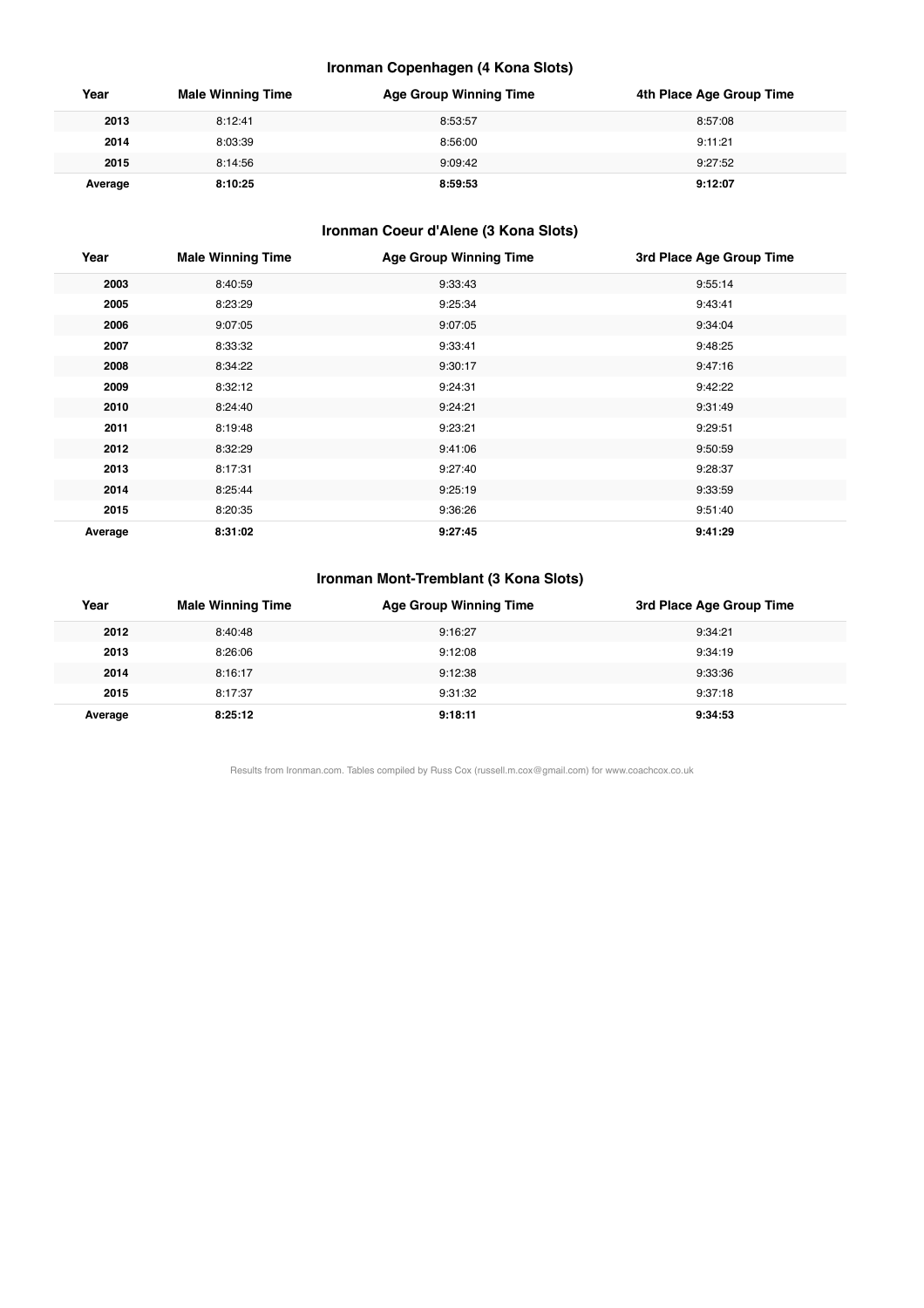## M35-39 Average Top 10 and Kona Qualifying Splits

## **Ironman Vichy Position Average Swim Average Bike Average Run Average Overall Male Winner 0:54:34 4:31:24 2:52:34 8:23:49 1st Age Grouper 1:00:04 4:43:23 3:03:32 8:52:42 2nd Age Grouper 1:03:01 4:41:00 3:16:36 9:09:26 3rd Age Grouper 0:59:34 4:58:00 3:06:50 9:10:31 4th Age Grouper 0:54:55 4:53:31 3:22:54 9:18:27 5th Age Grouper 0:56:12 5:11:13 3:16:06 9:31:44 6th Age Grouper 0:57:45 4:51:59 3:36:34 9:33:51** 7th Age Grouper 1:10:33 5:01:52 3:18:54 9:37:51 8th Age Grouper 1:05:14 <br>
4:48:09 <br>
3:40:50 <br>
9:41:06 9th Age Grouper 0:55:50 5:01:56 3:36:43 9:41:44 10th Age Grouper 1:15:50 5:01:29 3:19:19 9:45:03 **Kona Qualifier Average 0:58:35 4:53:11 3:17:05 9:16:06 Top 10 Age Grouper Average 1:01:53 4:55:15 3:21:49 9:26:14**

#### **Ironman Muskoka**

| <b>Position</b>                   | <b>Average Swim</b> | <b>Average Bike</b> | <b>Average Run</b> | <b>Average Overall</b> |
|-----------------------------------|---------------------|---------------------|--------------------|------------------------|
| <b>Male Winner</b>                | 0:59:23             | 5:06:21             | 3:07:48            | 9:19:28                |
| <b>1st Age Grouper</b>            | 1:06:12             | 4:53:48             | 3:12:46            | 9:20:28                |
| 2nd Age Grouper                   | 0:56:04             | 5:16:25             | 3:15:05            | 9:34:21                |
| 3rd Age Grouper                   | 0:55:00             | 5:16:51             | 3:16:42            | 9:35:00                |
| 4th Age Grouper                   | 0:54:37             | 5:23:42             | 3:18:37            | 9:42:43                |
| 5th Age Grouper                   | 1:02:29             | 5:13:36             | 3:31:11            | 9:53:04                |
| 6th Age Grouper                   | 0:56:34             | 5:13:03             | 3:38:11            | 9:54:52                |
| 7th Age Grouper                   | 1:07:49             | 5:28:31             | 3:12:26            | 10:01:57               |
| 8th Age Grouper                   | 0:52:05             | 5:49:15             | 3:20:18            | 10:09:04               |
| 9th Age Grouper                   | 1:10:34             | 5:28:30             | 3:30:35            | 10:20:19               |
| 10th Age Grouper                  | 1:04:48             | 5:16:46             | 3:49:55            | 10:21:01               |
| <b>Kona Qualifier Average</b>     | 0:57:58             | 5:12:41             | 3:15:47            | 9:33:08                |
| <b>Top 10 Age Grouper Average</b> | 1:00:37             | 5:20:02             | 3:24:34            | 9:53:16                |

#### **Ironman Wisconsin**

| <b>Position</b>               | <b>Average Swim</b> | <b>Average Bike</b> | <b>Average Run</b> | <b>Average Overall</b> |
|-------------------------------|---------------------|---------------------|--------------------|------------------------|
| <b>Male Winner</b>            | 0:52:46             | 4:47:32             | 3:01:25            | 8:48:13                |
| <b>1st Age Grouper</b>        | 0:59:41             | 5:07:32             | 3:16:49            | 9:32:11                |
| 2nd Age Grouper               | 1:02:58             | 5:11:58             | 3:20:14            | 9:43:25                |
| 3rd Age Grouper               | 0:58:59             | 5:19:24             | 3:24:49            | 9:51:25                |
| 4th Age Grouper               | 1:04:22             | 5:16:50             | 3:25:47            | 9:56:04                |
| <b>5th Age Grouper</b>        | 1:04:14             | 5:20:09             | 3:27:31            | 10:01:03               |
| 6th Age Grouper               | 1:03:13             | 5:23:00             | 3:31:11            | 10:06:25               |
| 7th Age Grouper               | 1:05:01             | 5:25:35             | 3:30:01            | 10:10:20               |
| 8th Age Grouper               | 1:05:02             | 5:25:57             | 3:33:10            | 10:13:25               |
| 9th Age Grouper               | 1:03:21             | 5:22:50             | 3:40:37            | 10:15:56               |
| 10th Age Grouper              | 1:02:10             | 5:27:46             | 3:39:26            | 10:18:40               |
| <b>Kona Qualifier Average</b> | 1:02:03             | 5:15:11             | 3:23:02            | 9:48:49                |
| Top 10 Age Grouper Average    | 1:02:54             | 5:20:06             | 3:28:58            | 10:00:53               |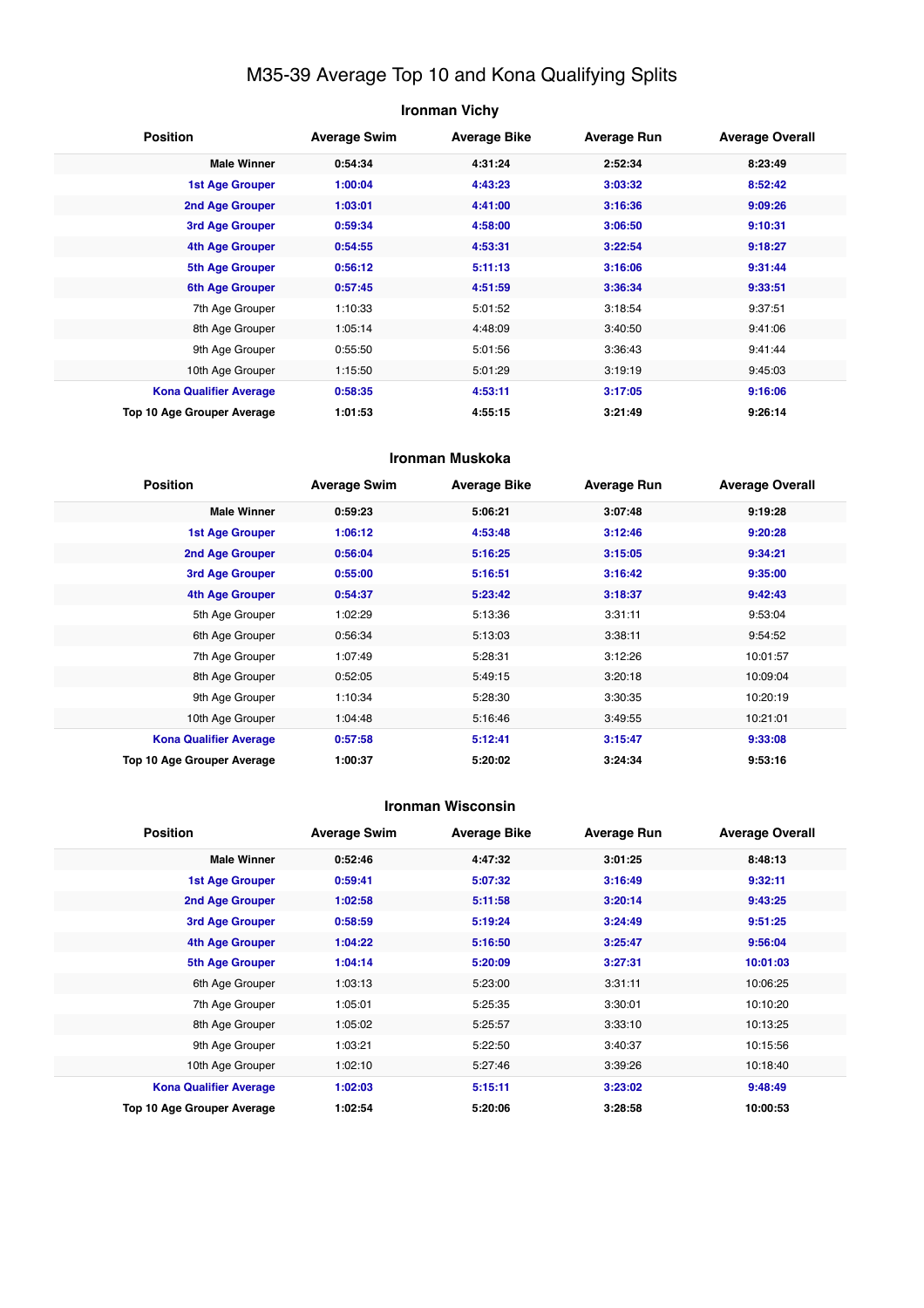## **Ironman Wales**

| <b>Position</b>                   | <b>Average Swim</b> | <b>Average Bike</b> | <b>Average Run</b> | <b>Average Overall</b> |
|-----------------------------------|---------------------|---------------------|--------------------|------------------------|
| <b>Male Winner</b>                | 0:49:20             | 5:08:59             | 2:56:04            | 9:02:14                |
| <b>1st Age Grouper</b>            | 0:56:30             | 5:27:36             | 3:09:30            | 9:44:34                |
| <b>2nd Age Grouper</b>            | 0:59:18             | 5:37:19             | 3:17:32            | 10:05:13               |
| 3rd Age Grouper                   | 1:04:03             | 5:42:17             | 3:10:44            | 10:08:04               |
| <b>4th Age Grouper</b>            | 1:01:46             | 5:38:48             | 3:20:17            | 10:13:22               |
| <b>5th Age Grouper</b>            | 0:58:27             | 5:40:06             | 3:25:08            | 10:14:57               |
| <b>6th Age Grouper</b>            | 1:03:23             | 5:44:24             | 3:21:50            | 10:20:54               |
| <b>7th Age Grouper</b>            | 1:03:18             | 5:41:06             | 3:26:47            | 10:23:15               |
| 8th Age Grouper                   | 1:00:10             | 5:49:07             | 3:25:40            | 10:26:01               |
| 9th Age Grouper                   | 1:05:01             | 5:51:04             | 3:21:43            | 10:30:40               |
| 10th Age Grouper                  | 1:01:33             | 5:51:05             | 3:27:39            | 10:32:44               |
| <b>Kona Qualifier Average</b>     | 1:00:58             | 5:38:48             | 3:18:50            | 10:10:02               |
| <b>Top 10 Age Grouper Average</b> | 1:01:21             | 5:42:17             | 3:20:41            | 10:15:58               |

#### **Ironman Lake Tahoe**

| <b>Position</b>                   | <b>Average Swim</b> | <b>Average Bike</b> | <b>Average Run</b> | <b>Average Overall</b> |
|-----------------------------------|---------------------|---------------------|--------------------|------------------------|
| <b>Male Winner</b>                | 0:56:06             | 5:02:47             | 3:11:51            | 9:17:18                |
| <b>1st Age Grouper</b>            | 0:56:36             | 5:32:49             | 3:19:26            | 9:56:19                |
| 2nd Age Grouper                   | 0:28:11             | 5:23:28             | 3:34:57            | 10:08:42               |
| 3rd Age Grouper                   | 0:59:54             | 5:30:27             | 3:38:07            | 10:17:32               |
| 4th Age Grouper                   | 1:00:19             | 5:31:23             | 3:39:05            | 10:21:16               |
| 5th Age Grouper                   | 0:58:44             | 5:41:09             | 3:33:24            | 10:26:14               |
| 6th Age Grouper                   | 1:05:56             | 5:43:21             | 3:32:18            | 10:34:13               |
| 7th Age Grouper                   | 1:04:42             | 5:48:23             | 3:36:44            | 10:42:49               |
| 8th Age Grouper                   | 1:12:17             | 5:45:05             | 3:38:49            | 10:45:59               |
| 9th Age Grouper                   | 1:02:56             | 5:47:51             | 3:46:56            | 10:51:06               |
| 10th Age Grouper                  | 0:59:58             | 5:41:09             | 3:59:35            | 10:52:18               |
| <b>Kona Qualifier Average</b>     | 0:52:45             | 5:31:51             | 3:33:00            | 10:14:01               |
| <b>Top 10 Age Grouper Average</b> | 0:58:57             | 5:38:30             | 3:37:56            | 10:29:39               |

#### **Ironman Mallorca**

| <b>Position</b>               | <b>Average Swim</b> | <b>Average Bike</b> | <b>Average Run</b> | <b>Average Overall</b> |
|-------------------------------|---------------------|---------------------|--------------------|------------------------|
| <b>Male Winner</b>            | 0:47:41             | 4:41:48             | 2:51:33            | 8:25:42                |
| <b>1st Age Grouper</b>        | 0:54:24             | 4:56:43             | 3:00:43            | 8:57:30                |
| 2nd Age Grouper               | 0:54:33             | 4:52:47             | 3:08:36            | 9:01:27                |
| 3rd Age Grouper               | 0:54:59             | 4:55:15             | 3:06:55            | 9:03:27                |
| 4th Age Grouper               | 0:55:38             | 5:01:42             | 3:04:36            | 9:07:51                |
| <b>5th Age Grouper</b>        | 0:56:15             | 5:02:45             | 3:07:16            | 9:12:48                |
| 6th Age Grouper               | 0:55:41             | 5:00:31             | 3:11:57            | 9:15:12                |
| 7th Age Grouper               | 1:00:03             | 4:58:28             | 3:09:13            | 9:15:18                |
| 8th Age Grouper               | 0:54:03             | 5:05:29             | 3:13:59            | 9:20:40                |
| 9th Age Grouper               | 0:59:36             | 5:05:58             | 3:09:37            | 9:22:12                |
| 10th Age Grouper              | 0:58:25             | 5:01:25             | 3:17:28            | 9:23:18                |
| <b>Kona Qualifier Average</b> | 0:55:15             | 4:58:17             | 3:06:40            | 9:06:22                |
| Top 10 Age Grouper Average    | 0:56:22             | 5:00:06             | 3:09:02            | 9:11:58                |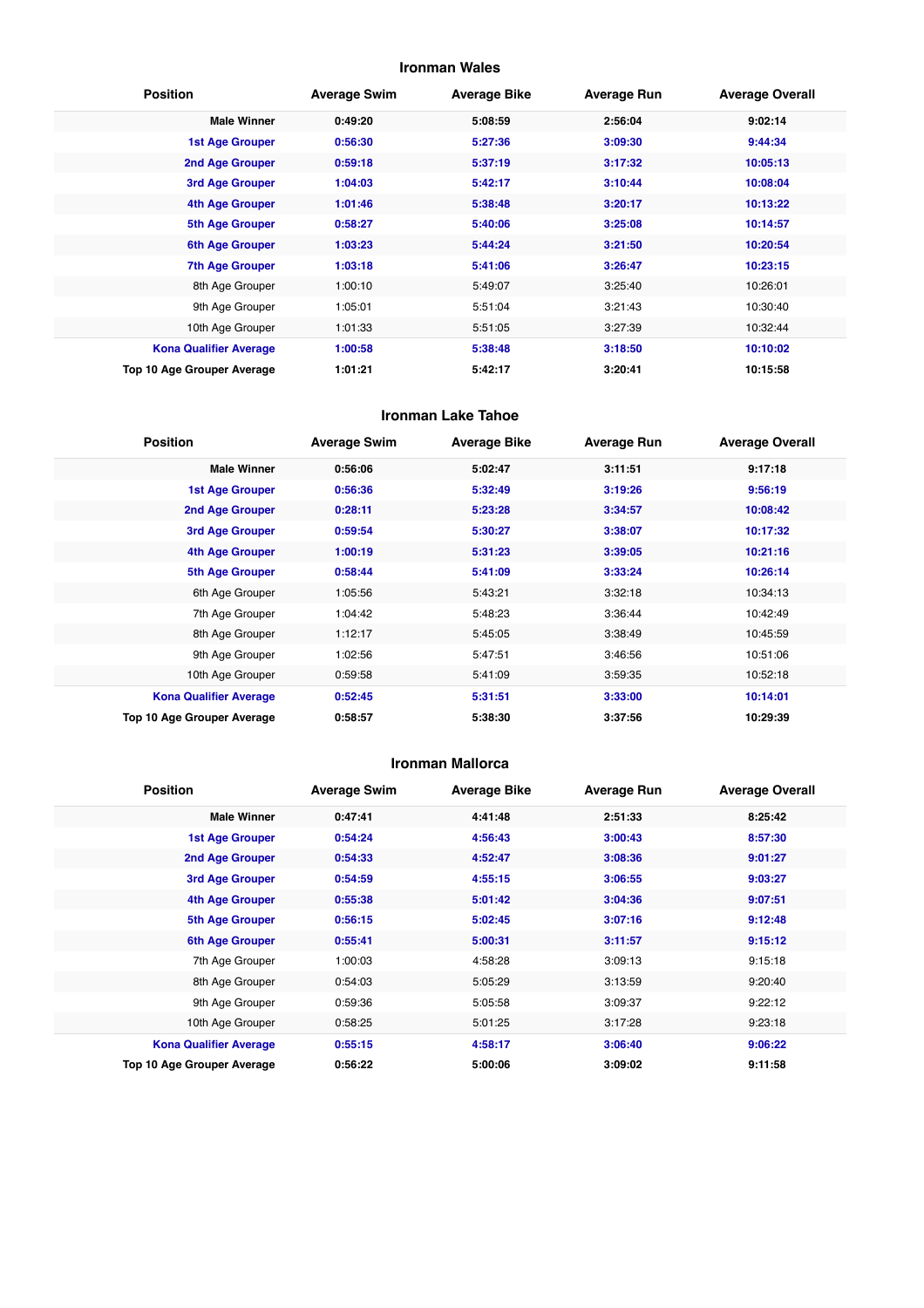## **Ironman Chattanooga**

| <b>Position</b>               | <b>Average Swim</b> | <b>Average Bike</b> | <b>Average Run</b> | <b>Average Overall</b> |
|-------------------------------|---------------------|---------------------|--------------------|------------------------|
| <b>Male Winner</b>            | 0:42:50             | 4:33:53             | 2:49:16            | 8:10:32                |
| <b>1st Age Grouper</b>        | 0:52:58             | 4:49:59             | 3:23:34            | 9:12:30                |
| <b>2nd Age Grouper</b>        | 0:51:32             | 5:08:01             | 3:18:17            | 9:26:15                |
| 3rd Age Grouper               | 0:54:03             | 5:01:17             | 3:33:29            | 9:34:48                |
| 4th Age Grouper               | 0:51:52             | 5:10:11             | 3:29:55            | 9:39:32                |
| 5th Age Grouper               | 0:53:28             | 5:21:35             | 3:18:31            | 9:41:14                |
| 6th Age Grouper               | 0:46:51             | 5:15:17             | 3:35:50            | 9:44:58                |
| 7th Age Grouper               | 0:51:36             | 5:12:12             | 3:37:17            | 9:47:41                |
| 8th Age Grouper               | 0:55:30             | 5:18:05             | 3:29:10            | 9:49:51                |
| 9th Age Grouper               | 0:56:18             | 5:10:22             | 3:35:19            | 9:50:42                |
| 10th Age Grouper              | 0:56:12             | 5:13:05             | 3:36:46            | 9:53:09                |
| <b>Kona Qualifier Average</b> | 0:52:36             | 5:02:22             | 3:26:18            | 9:28:16                |
| Top 10 Age Grouper Average    | 0:53:02             | 5:10:00             | 3:29:48            | 9:40:04                |

#### **Ironman Barcelona**

| <b>Position</b>               | <b>Average Swim</b> | <b>Average Bike</b> | <b>Average Run</b> | <b>Average Overall</b> |
|-------------------------------|---------------------|---------------------|--------------------|------------------------|
| <b>Male Winner</b>            | 0:50:00             | 4:25:29             | 2:44:56            | 8:03:16                |
| <b>1st Age Grouper</b>        | 1:03:14             | 4:36:19             | 3:01:00            | 8:45:23                |
| 2nd Age Grouper               | 0:58:58             | 4:36:48             | 3:09:22            | 8:48:49                |
| 3rd Age Grouper               | 0:55:16             | 4:44:55             | 3:06:58            | 8:50:46                |
| 4th Age Grouper               | 0:52:34             | 4:43:28             | 3:15:05            | 8:55:20                |
| 5th Age Grouper               | 0:57:09             | 4:42:17             | 3:13:55            | 8:57:08                |
| <b>6th Age Grouper</b>        | 0:55:31             | 4:39:04             | 3:18:31            | 8:57:56                |
| 7th Age Grouper               | 0:57:36             | 4:39:18             | 3:18:08            | 8:58:54                |
| 8th Age Grouper               | 0:58:10             | 4:38:40             | 3:18:51            | 8:59:39                |
| 9th Age Grouper               | 1:00:40             | 4:39:56             | 3:16:45            | 9:01:34                |
| 10th Age Grouper              | 1:00:54             | 4:37:22             | 3:19:38            | 9:02:54                |
| <b>Kona Qualifier Average</b> | 0:57:07             | 4:40:28             | 3:10:48            | 8:52:34                |
| Top 10 Age Grouper Average    | 0:58:00             | 4:39:48             | 3:13:49            | 8:55:50                |

## **Ironman World Championship**

| <b>Position</b>               | <b>Average Swim</b> | <b>Average Bike</b> | <b>Average Run</b> | <b>Average Overall</b> |
|-------------------------------|---------------------|---------------------|--------------------|------------------------|
| <b>Male Winner</b>            | 0:52:20             | 4:31:38             | 2:50:49            | 8:19:02                |
| <b>1st Age Grouper</b>        | 1:02:43             | 4:45:56             | 3:04:29            | 8:58:53                |
| 2nd Age Grouper               | 1:00:35             | 4:53:03             | 3:04:50            | 9:04:03                |
| 3rd Age Grouper               | 0:58:41             | 4:55:17             | 3:08:45            | 9:08:24                |
| 4th Age Grouper               | 0:59:20             | 4:57:40             | 3:08:10            | 9:11:21                |
| 5th Age Grouper               | 1:02:28             | 4:58:39             | 3:06:30            | 9:13:28                |
| 6th Age Grouper               | 1:01:21             | 4:56:39             | 3:11:04            | 9:15:22                |
| 7th Age Grouper               | 1:01:34             | 5:00:03             | 3:10:01            | 9:17:27                |
| 8th Age Grouper               | 1:01:20             | 5:02:20             | 3:08:24            | 9:18:35                |
| 9th Age Grouper               | 1:01:51             | 4:57:23             | 3:15:08            | 9:19:58                |
| 10th Age Grouper              | 1:02:32             | 4:59:01             | 3:13:35            | 9:21:28                |
| <b>Kona Qualifier Average</b> | 1:02:43             | 4:45:56             | 3:04:29            | 8:58:53                |
| Top 10 Age Grouper Average    | 1:01:15             | 4:56:36             | 3:09:05            | 9:12:54                |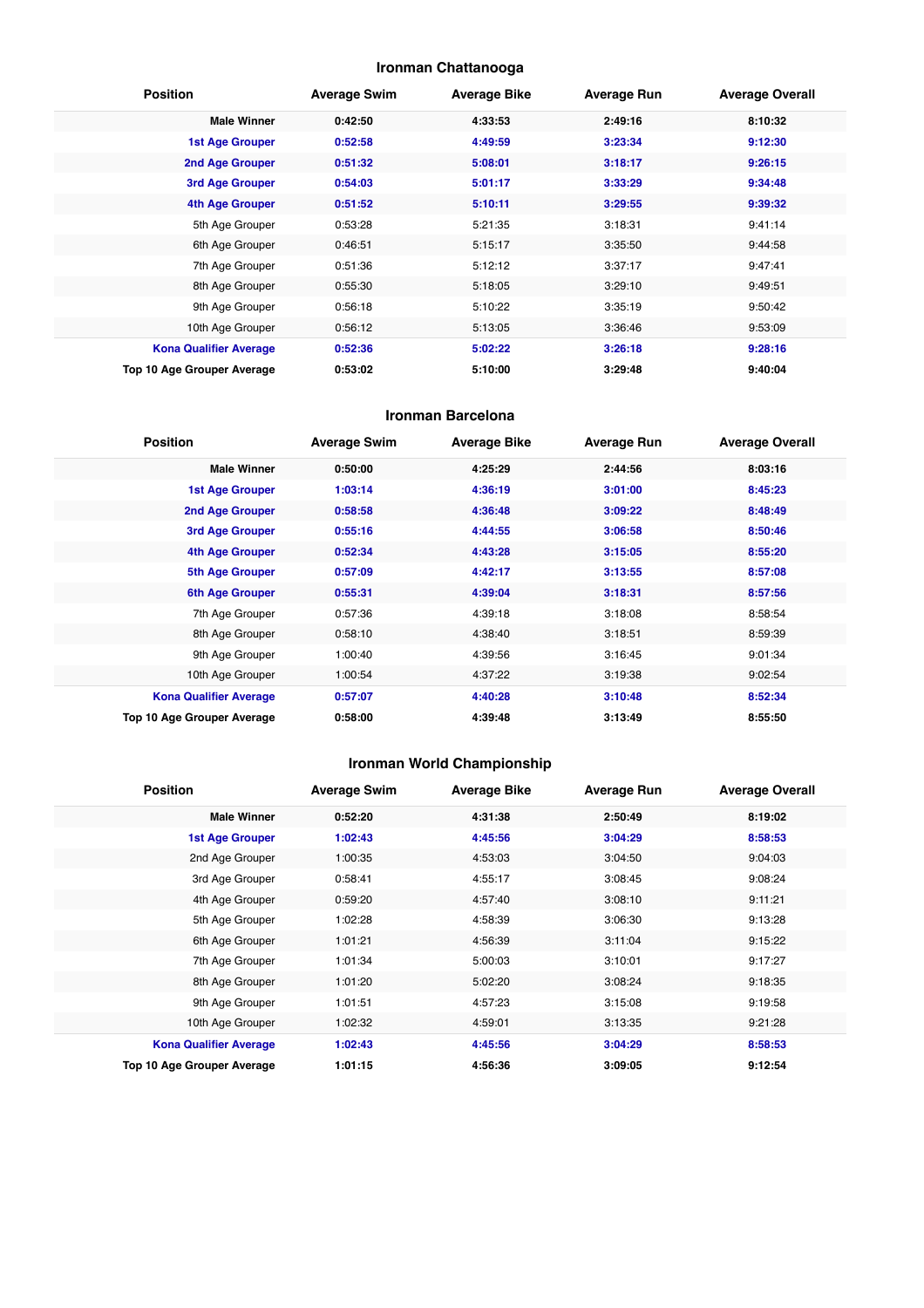## **Ironman Louisville**

| <b>Position</b>               | <b>Average Swim</b> | <b>Average Bike</b> | <b>Average Run</b> | <b>Average Overall</b> |
|-------------------------------|---------------------|---------------------|--------------------|------------------------|
| <b>Male Winner</b>            | 0:52:21             | 4:38:36             | 2:57:00            | 8:32:37                |
| <b>1st Age Grouper</b>        | 0:54:48             | 5:03:41             | 3:20:04            | 9:26:10                |
| <b>2nd Age Grouper</b>        | 1:00:19             | 5:08:00             | 3:21:21            | 9:37:01                |
| 3rd Age Grouper               | 1:01:17             | 5:04:59             | 3:29:17            | 9:43:28                |
| 4th Age Grouper               | 1:02:18             | 5:07:57             | 3:34:48            | 9:53:01                |
| <b>5th Age Grouper</b>        | 1:02:15             | 5:13:59             | 3:31:19            | 9:55:29                |
| 6th Age Grouper               | 1:04:04             | 5:09:23             | 3:38:35            | 9:59:47                |
| 7th Age Grouper               | 1:00:39             | 5:11:19             | 3:43:16            | 10:03:45               |
| 8th Age Grouper               | 1:16:22             | 4:37:24             | 4:27:02            | 10:06:56               |
| 9th Age Grouper               | 1:02:32             | 5:19:18             | 3:39:50            | 10:10:29               |
| 10th Age Grouper              | 1:03:35             | 5:23:12             | 3:37:53            | 10:13:31               |
| <b>Kona Qualifier Average</b> | 1:00:11             | 5:07:43             | 3:27:22            | 9:43:02                |
| Top 10 Age Grouper Average    | 1:02:49             | 5:07:55             | 3:38:20            | 9:54:58                |

## **Ironman Maryland**

| <b>Position</b>               | <b>Average Swim</b> | <b>Average Bike</b> | <b>Average Run</b> | <b>Average Overall</b> |
|-------------------------------|---------------------|---------------------|--------------------|------------------------|
| <b>Male Winner</b>            | 0:53:10             | 4:40:10             | 3:05:37            | 8:44:50                |
| <b>1st Age Grouper</b>        | 0:56:28             | 4:38:03             | 3:17:56            | 8:59:18                |
| 2nd Age Grouper               | 0:50:36             | 4:53:09             | 3:25:43            | 9:17:26                |
| 3rd Age Grouper               | 0:59:58             | 4:54:01             | 3:14:38            | 9:20:09                |
| 4th Age Grouper               | 0:58:27             | 4:51:03             | 3:27:12            | 9:25:22                |
| 5th Age Grouper               | 0:57:19             | 4:58:29             | 3:20:26            | 9:27:48                |
| 6th Age Grouper               | 0:57:24             | 4:58:59             | 3:25:43            | 9:31:22                |
| 7th Age Grouper               | 0:56:22             | 4:55:38             | 3:32:49            | 9:34:10                |
| 8th Age Grouper               | 1:00:23             | 4:50:30             | 3:36:08            | 9:34:23                |
| 9th Age Grouper               | 0:57:23             | 4:55:18             | 3:35:04            | 9:35:57                |
| 10th Age Grouper              | 0:58:05             | 4:58:52             | 3:30:19            | 9:38:06                |
| <b>Kona Qualifier Average</b> | 0:56:22             | 4:49:04             | 3:21:22            | 9:15:34                |
| Top 10 Age Grouper Average    | 0:57:14             | 4:53:24             | 3:26:35            | 9:26:24                |

#### **Ironman Los Cabos**

| <b>Position</b>               | <b>Average Swim</b> | <b>Average Bike</b> | <b>Average Run</b> | <b>Average Overall</b> |
|-------------------------------|---------------------|---------------------|--------------------|------------------------|
| <b>Male Winner</b>            | 0:50:33             | 4:38:43             | 2:53:22            | 8:26:31                |
| <b>1st Age Grouper</b>        | 0:54:27             | 5:04:49             | 3:16:46            | 9:20:33                |
| <b>2nd Age Grouper</b>        | 0:59:43             | 5:06:00             | 3:20:19            | 9:32:01                |
| 3rd Age Grouper               | 0:57:09             | 5:17:04             | 3:17:58            | 9:39:17                |
| 4th Age Grouper               | 0:56:36             | 5:20:03             | 3:25:07            | 9:47:35                |
| 5th Age Grouper               | 1:01:15             | 5:19:04             | 3:25:10            | 9:51:49                |
| 6th Age Grouper               | 1:00:00             | 5:25:32             | 3:25:04            | 9:57:09                |
| 7th Age Grouper               | 1:02:38             | 5:20:47             | 3:31:20            | 10:02:06               |
| 8th Age Grouper               | 1:11:26             | 5:25:28             | 3:22:31            | 10:05:22               |
| 9th Age Grouper               | 1:01:48             | 5:35:35             | 3:33:39            | 10:16:32               |
| 10th Age Grouper              | 1:01:42             | 5:14:37             | 3:57:46            | 10:22:02               |
| <b>Kona Qualifier Average</b> | 0:57:06             | 5:09:18             | 3:18:21            | 9:30:37                |
| Top 10 Age Grouper Average    | 1:00:40             | 5:18:54             | 3:27:34            | 9:53:26                |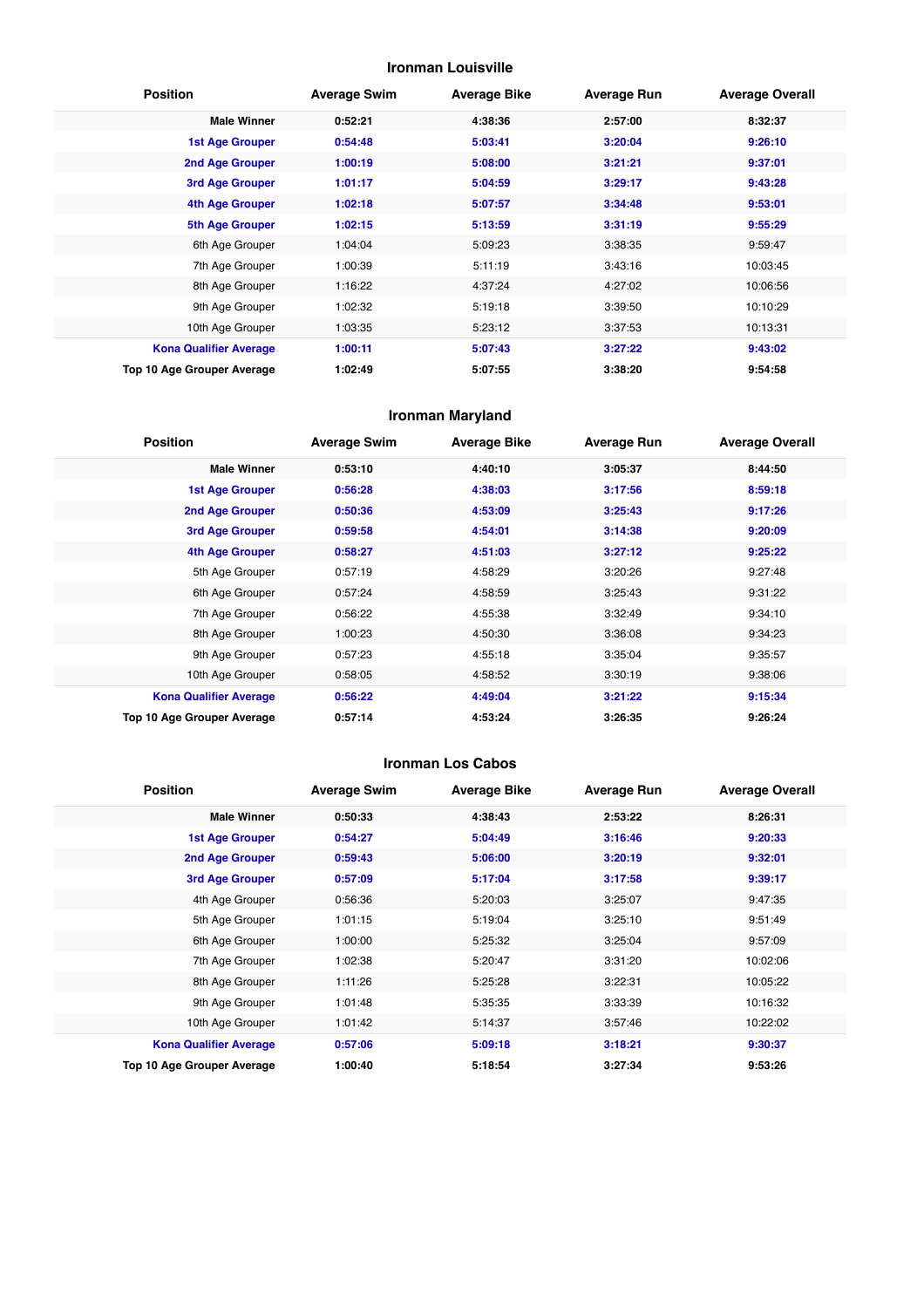## **Ironman Florida**

| <b>Position</b>               | <b>Average Swim</b> | <b>Average Bike</b> | <b>Average Run</b> | <b>Average Overall</b> |
|-------------------------------|---------------------|---------------------|--------------------|------------------------|
| <b>Male Winner</b>            | 0:51:09             | 4:27:24             | 2:54:25            | 8:12:58                |
| <b>1st Age Grouper</b>        | 0:53:18             | 4:48:53             | 3:06:17            | 8:54:25                |
| 2nd Age Grouper               | 0:52:43             | 4:52:15             | 3:09:31            | 9:01:14                |
| 3rd Age Grouper               | 0:53:47             | 4:52:32             | 3:12:59            | 9:05:44                |
| 4th Age Grouper               | 0:52:14             | 4:53:19             | 3:16:02            | 9:08:48                |
| 5th Age Grouper               | 0:53:16             | 4:54:26             | 3:15:39            | 9:10:41                |
| 6th Age Grouper               | 0:55:04             | 4:53:09             | 3:20:14            | 9:15:20                |
| 7th Age Grouper               | 0:56:44             | 4:56:10             | 3:18:54            | 9:18:55                |
| 8th Age Grouper               | 0:56:45             | 4:55:40             | 3:22:27            | 9:21:55                |
| 9th Age Grouper               | 0:54:55             | 4:58:37             | 3:24:00            | 9:24:57                |
| 10th Age Grouper              | 0:56:15             | 5:00:09             | 3:22:42            | 9:26:47                |
| <b>Kona Qualifier Average</b> | 0:53:00             | 4:51:45             | 3:11:12            | 9:02:33                |
| Top 10 Age Grouper Average    | 0:54:30             | 4:54:31             | 3:16:52            | 9:12:53                |

#### **Ironman Fortaleza**

| <b>Position</b>               | <b>Average Swim</b> | <b>Average Bike</b> | <b>Average Run</b> | <b>Average Overall</b> |
|-------------------------------|---------------------|---------------------|--------------------|------------------------|
| <b>Male Winner</b>            | 0:52:20             | 4:32:09             | 3:02:22            | 8:30:15                |
| <b>1st Age Grouper</b>        | 1:04:13             | 5:11:18             | 3:25:16            | 9:45:04                |
| 2nd Age Grouper               | 1:07:26             | 5:12:42             | 3:32:20            | 9:56:59                |
| 3rd Age Grouper               | 1:12:06             | 5:05:44             | 3:33:54            | 9:57:54                |
| 4th Age Grouper               | 1:07:42             | 5:04:11             | 3:40:53            | 9:59:18                |
| <b>5th Age Grouper</b>        | 1:14:25             | 5:03:51             | 3:35:13            | 9:59:20                |
| <b>6th Age Grouper</b>        | 1:02:11             | 5:01:41             | 3:52:18            | 10:01:21               |
| <b>7th Age Grouper</b>        | 1:05:11             | 5:15:16             | 3:32:53            | 10:01:38               |
| <b>8th Age Grouper</b>        | 1:14:53             | 5:09:35             | 3:37:20            | 10:05:54               |
| 9th Age Grouper               | 1:19:31             | 5:15:44             | 3:22:52            | 10:07:31               |
| 10th Age Grouper              | 1:08:39             | 5:16:54             | 3:37:59            | 10:09:37               |
| <b>Kona Qualifier Average</b> | 1:08:30             | 5:08:02             | 3:36:15            | 9:58:26                |
| Top 10 Age Grouper Average    | 1:09:37             | 5:09:41             | 3:35:05            | 10:00:27               |

## **Ironman Malaysia**

| <b>Position</b>               | <b>Average Swim</b> | <b>Average Bike</b> | <b>Average Run</b> | <b>Average Overall</b> |
|-------------------------------|---------------------|---------------------|--------------------|------------------------|
| <b>Male Winner</b>            | 0:49:49             | 4:40:31             | 3:05:37            | 8:41:53                |
| <b>1st Age Grouper</b>        | 1:00:04             | 5:07:50             | 3:14:20            | 9:27:16                |
| 2nd Age Grouper               | 1:04:27             | 5:29:05             | 3:40:14            | 10:21:10               |
| 3rd Age Grouper               | 1:08:59             | 5:18:47             | 3:44:45            | 10:21:10               |
| 4th Age Grouper               | 1:03:45             | 5:08:07             | 4:01:26            | 10:21:49               |
| 5th Age Grouper               | 1:14:17             | 5:13:25             | 3:49:34            | 10:25:07               |
| 6th Age Grouper               | 0:58:37             | 5:17:05             | 4:04:18            | 10:26:54               |
| 7th Age Grouper               | 1:06:14             | 5:23:35             | 3:49:25            | 10:29:06               |
| 8th Age Grouper               | 1:11:11             | 5:22:26             | 3:55:03            | 10:35:24               |
| 9th Age Grouper               | 1:11:34             | 5:01:25             | 4:14:13            | 10:36:04               |
| 10th Age Grouper              | 1:04:02             | 5:16:21             | 4:09:40            | 10:37:20               |
| <b>Kona Qualifier Average</b> | 1:06:18             | 5:15:26             | 3:42:03            | 10:11:18               |
| Top 10 Age Grouper Average    | 1:06:19             | 5:15:48             | 3:52:17            | 10:22:08               |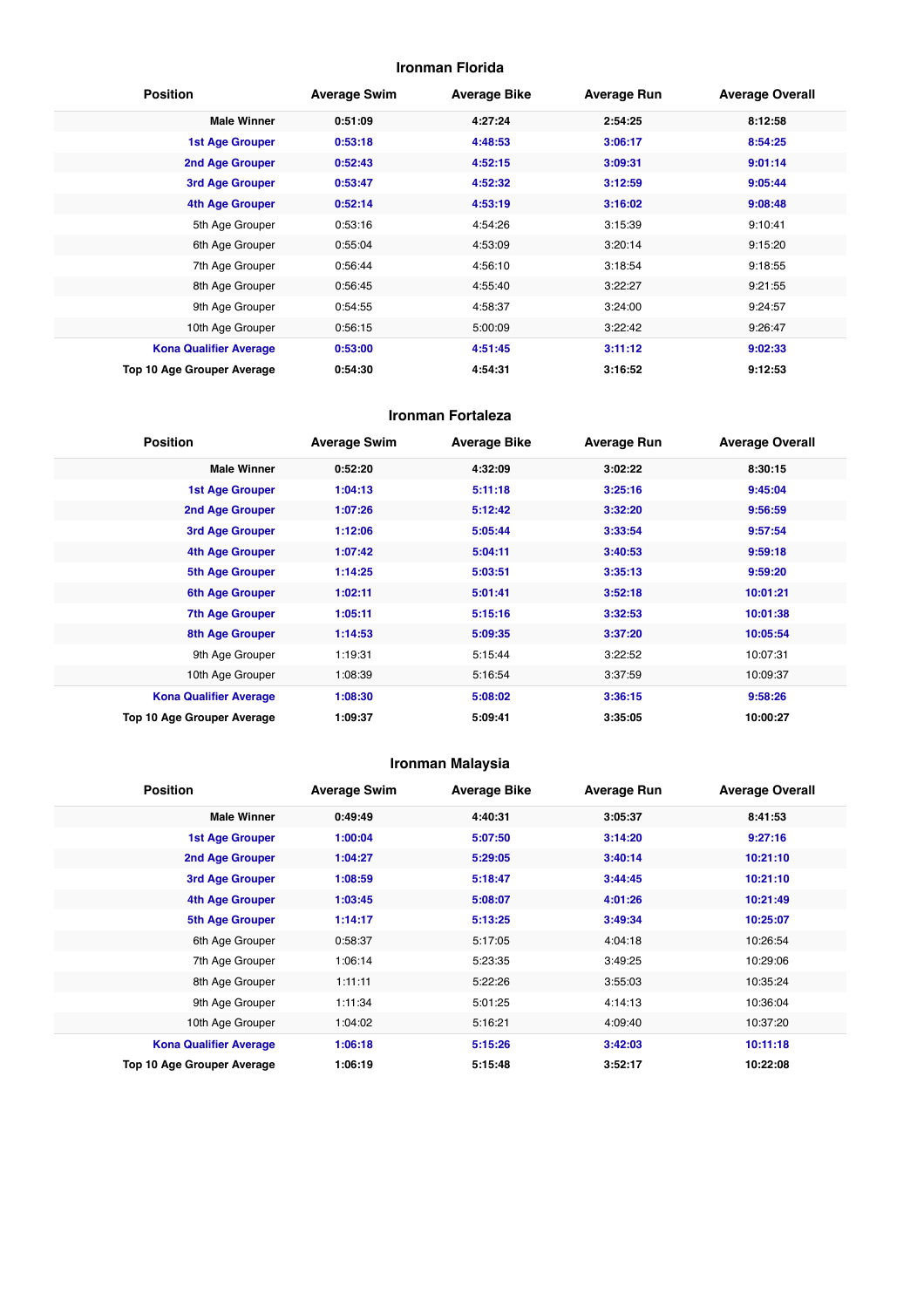#### **Ironman Arizona**

| <b>Position</b>               | <b>Average Swim</b> | <b>Average Bike</b> | <b>Average Run</b> | <b>Average Overall</b> |
|-------------------------------|---------------------|---------------------|--------------------|------------------------|
| <b>Male Winner</b>            | 0:50:41             | 4:29:35             | 2:49:35            | 8:13:52                |
| <b>1st Age Grouper</b>        | 0:57:20             | 4:57:18             | 3:13:45            | 9:14:03                |
| 2nd Age Grouper               | 1:00:07             | 4:57:44             | 3:15:24            | 9:18:48                |
| 3rd Age Grouper               | 0:59:08             | 4:58:23             | 3:18:12            | 9:21:50                |
| 4th Age Grouper               | 1:02:09             | 4:28:30             | 3:20:14            | 9:25:47                |
| 5th Age Grouper               | 1:00:04             | 4:59:59             | 3:25:42            | 9:31:27                |
| 6th Age Grouper               | 1:03:47             | 5:01:17             | 3:21:24            | 9:33:16                |
| 7th Age Grouper               | 1:01:44             | 5:05:17             | 3:24:47            | 9:37:40                |
| 8th Age Grouper               | 1:01:46             | 5:04:58             | 3:29:55            | 9:42:58                |
| 9th Age Grouper               | 1:06:10             | 5:07:26             | 3:28:31            | 9:48:54                |
| 10th Age Grouper              | 1:03:39             | 5:09:41             | 3:28:38            | 9:48:39                |
| <b>Kona Qualifier Average</b> | 0:59:26             | 4:51:57             | 3:16:50            | 9:20:39                |
| Top 10 Age Grouper Average    | 1:01:24             | 5:00:04             | 3:22:36            | 9:32:54                |

#### **Ironman Cozumel**

| <b>Position</b>               | <b>Average Swim</b> | <b>Average Bike</b> | <b>Average Run</b> | <b>Average Overall</b> |
|-------------------------------|---------------------|---------------------|--------------------|------------------------|
| <b>Male Winner</b>            | 0:49:06             | 4:38:56             | 2:53:19            | 8:12:56                |
| <b>1st Age Grouper</b>        | 0:49:53             | 5:09:05             | 3:06:16            | 8:59:43                |
| 2nd Age Grouper               | 0:52:41             | 4:58:22             | 3:13:52            | 9:09:56                |
| 3rd Age Grouper               | 0:47:05             | 5:00:18             | 3:16:48            | 9:16:19                |
| 4th Age Grouper               | 0:52:36             | 4:09:52             | 3:24:24            | 9:24:29                |
| 5th Age Grouper               | 0:48:50             | 5:06:13             | 3:19:55            | 9:28:15                |
| 6th Age Grouper               | 0:52:01             | 5:05:15             | 3:31:25            | 9:34:30                |
| 7th Age Grouper               | 0:54:58             | 5:18:05             | 3:26:17            | 9:37:20                |
| 8th Age Grouper               | 0:55:48             | 5:14:11             | 3:23:34            | 9:40:13                |
| 9th Age Grouper               | 0:56:05             | 5:14:34             | 3:25:58            | 9:42:42                |
| 10th Age Grouper              | 0:57:22             | 5:09:36             | 3:30:45            | 9:44:01                |
| <b>Kona Qualifier Average</b> | 0:50:34             | 4:49:24             | 3:15:20            | 9:12:37                |
| Top 10 Age Grouper Average    | 0:52:44             | 5:02:33             | 3:21:55            | 9:27:45                |

#### **Ironman Western Australia**

| <b>Position</b>               | <b>Average Swim</b> | <b>Average Bike</b> | <b>Average Run</b> | <b>Average Overall</b> |
|-------------------------------|---------------------|---------------------|--------------------|------------------------|
| <b>Male Winner</b>            | 0:49:56             | 4:31:17             | 2:50:16            | 8:13:36                |
| <b>1st Age Grouper</b>        | 0:55:02             | 4:50:40             | 3:08:22            | 8:56:43                |
| <b>2nd Age Grouper</b>        | 0:55:54             | 4:53:29             | 3:13:40            | 9:05:57                |
| 3rd Age Grouper               | 0:56:48             | 4:54:00             | 3:16:45            | 9:10:30                |
| <b>4th Age Grouper</b>        | 0:58:10             | 4:57:18             | 3:16:02            | 9:14:31                |
| 5th Age Grouper               | 0:55:44             | 4:57:28             | 3:22:00            | 9:18:01                |
| 6th Age Grouper               | 0:56:24             | 4:55:27             | 3:28:25            | 9:23:30                |
| 7th Age Grouper               | 0:59:47             | 4:58:23             | 3:25:31            | 9:27:23                |
| 8th Age Grouper               | 0:58:49             | 4:58:06             | 3:30:47            | 9:30:55                |
| 9th Age Grouper               | 0:59:16             | 4:56:12             | 3:32:58            | 9:32:14                |
| 10th Age Grouper              | 0:57:35             | 5:00:17             | 3:33:29            | 9:34:58                |
| <b>Kona Qualifier Average</b> | 0:56:28             | 4:53:52             | 3:13:42            | 9:06:55                |
| Top 10 Age Grouper Average    | 0:57:21             | 4:56:08             | 3:22:48            | 9:19:28                |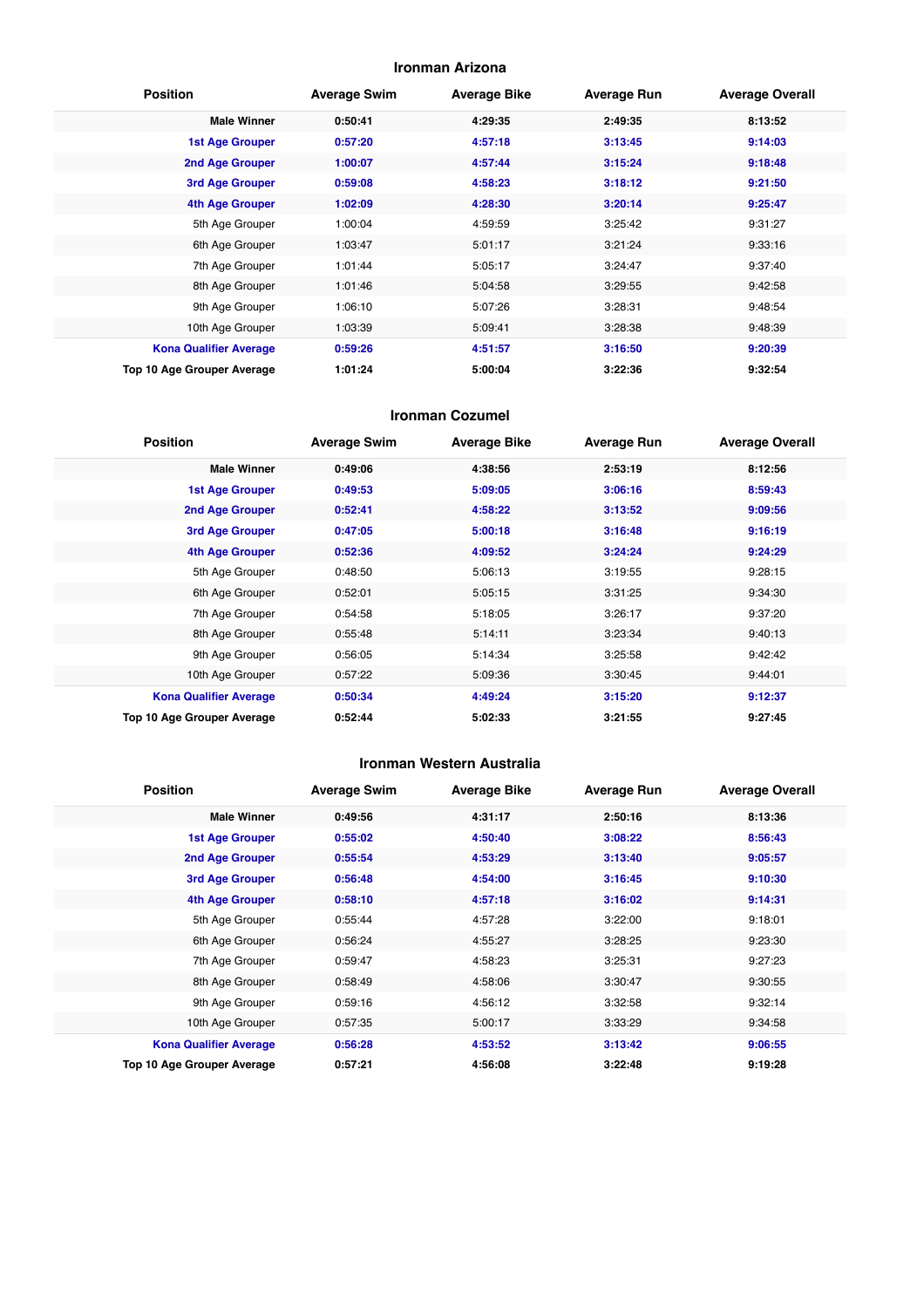## **Ironman New Zealand**

| <b>Position</b>               | <b>Average Swim</b> | <b>Average Bike</b> | <b>Average Run</b> | <b>Average Overall</b> |
|-------------------------------|---------------------|---------------------|--------------------|------------------------|
| <b>Male Winner</b>            | 0:48:04             | 4:41:22             | 2:48:44            | 8:22:46                |
| <b>1st Age Grouper</b>        | 0:56:06             | 5:04:01             | 3:14:36            | 9:21:30                |
| <b>2nd Age Grouper</b>        | 0:57:10             | 5:04:44             | 3:19:02            | 9:27:21                |
| 3rd Age Grouper               | 0:56:43             | 5:09:13             | 3:19:05            | 9:31:23                |
| 4th Age Grouper               | 0:59:18             | 5:10:38             | 3:17:03            | 9:34:14                |
| 5th Age Grouper               | 0:57:46             | 5:11:02             | 3:24:20            | 9:39:49                |
| 6th Age Grouper               | 0:57:42             | 5:11:13             | 3:26:16            | 9:42:33                |
| 7th Age Grouper               | 1:00:04             | 5:12:33             | 3:25:41            | 9:45:46                |
| 8th Age Grouper               | 1:00:14             | 5:15:30             | 3:28:22            | 9:51:06                |
| 9th Age Grouper               | 1:00:29             | 5:16:09             | 3:30:01            | 9:53:52                |
| 10th Age Grouper              | 1:01:59             | 5:17:00             | 3:30:06            | 9:56:52                |
| <b>Kona Qualifier Average</b> | 0:56:40             | 5:05:59             | 3:17:35            | 9:26:44                |
| Top 10 Age Grouper Average    | 0:58:45             | 5:11:12             | 3:23:27            | 9:40:27                |

#### **Ironman Melbourne**

| <b>Position</b>               | <b>Average Swim</b> | <b>Average Bike</b> | <b>Average Run</b> | <b>Average Overall</b> |
|-------------------------------|---------------------|---------------------|--------------------|------------------------|
| <b>Male Winner</b>            | 0:48:36             | 4:25:06             | 2:43:51            | 8:01:05                |
| <b>1st Age Grouper</b>        | 0:53:06             | 4:43:00             | 3:08:40            | 8:49:49                |
| 2nd Age Grouper               | 0:58:47             | 4:45:54             | 3:06:16            | 8:56:10                |
| 3rd Age Grouper               | 0:53:10             | 4:48:51             | 3:09:49            | 8:57:19                |
| <b>4th Age Grouper</b>        | 1:01:32             | 4:46:09             | 3:04:39            | 8:58:36                |
| 5th Age Grouper               | 0:54:55             | 4:47:56             | 3:13:21            | 9:01:31                |
| <b>6th Age Grouper</b>        | 0:57:48             | 4:48:23             | 3:12:01            | 9:03:27                |
| <b>7th Age Grouper</b>        | 0:52:39             | 4:54:22             | 3:13:10            | 9:05:38                |
| 8th Age Grouper               | 0:57:59             | 4:44:46             | 3:19:06            | 9:07:52                |
| 9th Age Grouper               | 0:53:59             | 4:50:17             | 3:18:09            | 9:08:23                |
| 10th Age Grouper              | 0:57:51             | 4:53:24             | 3:13:08            | 9:09:23                |
| <b>Kona Qualifier Average</b> | 0:56:10             | 4:48:18             | 3:11:50            | 9:01:49                |

## **Ironman South Africa**

| <b>Position</b>               | <b>Average Swim</b> | <b>Average Bike</b> | <b>Average Run</b> | <b>Average Overall</b> |
|-------------------------------|---------------------|---------------------|--------------------|------------------------|
| <b>Male Winner</b>            | 0:51:32             | 4:33:27             | 2:51:49            | 8:20:46                |
| <b>1st Age Grouper</b>        | 1:01:47             | 5:03:10             | 3:13:24            | 9:23:39                |
| 2nd Age Grouper               | 0:59:55             | 5:04:07             | 3:25:47            | 9:35:23                |
| 3rd Age Grouper               | 1:02:57             | 5:17:01             | 3:15:09            | 9:40:58                |
| 4th Age Grouper               | 1:03:08             | 5:14:49             | 3:21:09            | 9:45:24                |
| 5th Age Grouper               | 1:04:40             | 5:18:07             | 3:20:35            | 9:50:37                |
| <b>6th Age Grouper</b>        | 1:02:56             | 5:12:30             | 3:34:07            | 9:55:24                |
| <b>7th Age Grouper</b>        | 1:03:07             | 5:13:35             | 3:38:07            | 10:00:35               |
| 8th Age Grouper               | 1:08:49             | 5:13:15             | 3:36:44            | 10:04:44               |
| 9th Age Grouper               | 1:06:10             | 5:22:12             | 3:36:14            | 10:10:53               |
| 10th Age Grouper              | 1:01:55             | 5:18:25             | 3:46:53            | 10:13:55               |
| <b>Kona Qualifier Average</b> | 1:03:43             | 5:13:12             | 3:26:48            | 9:49:44                |
| Top 10 Age Grouper Average    | 1:03:32             | 5:13:43             | 3:28:49            | 9:52:09                |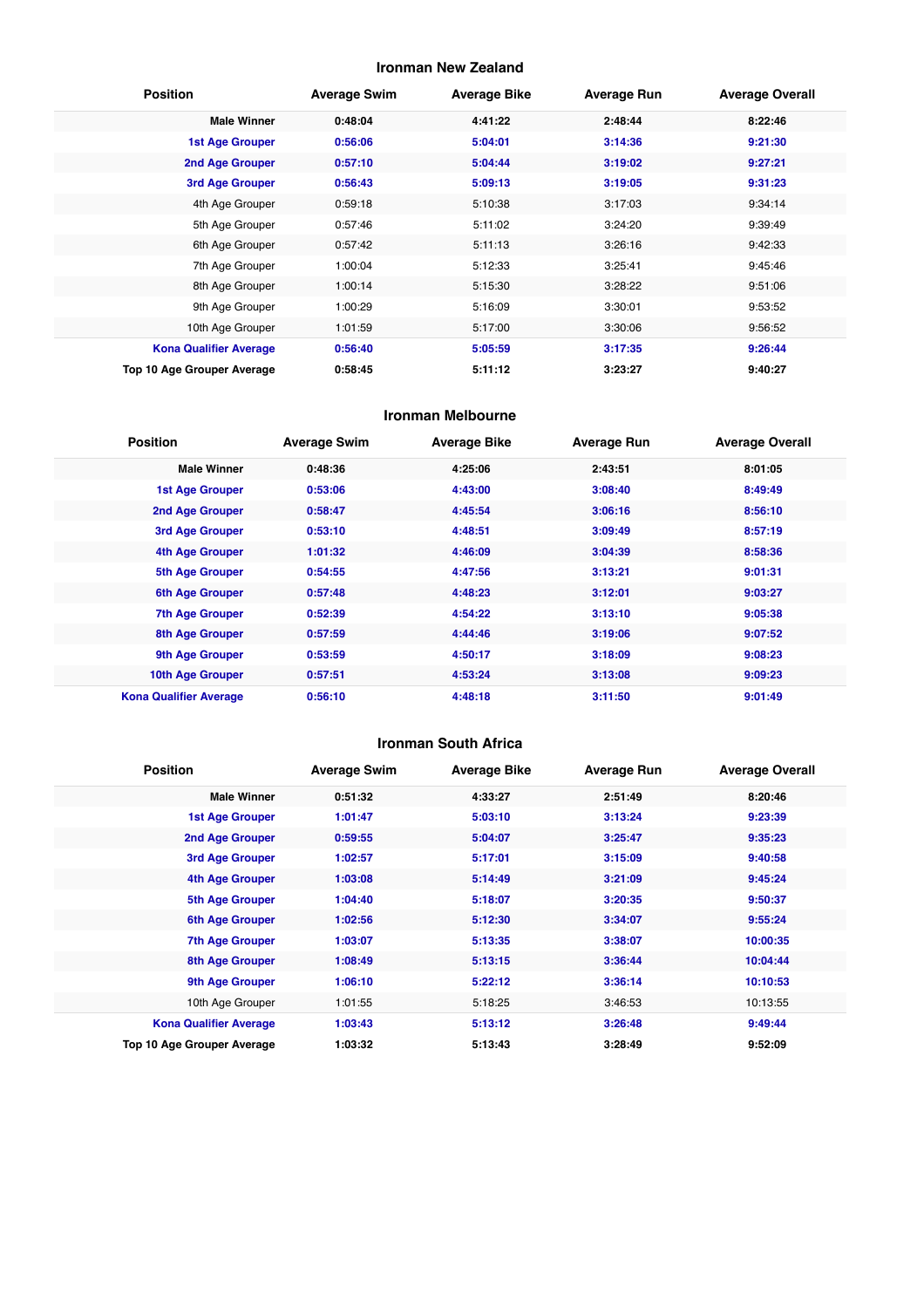#### **Ironman Australia**

| <b>Position</b>               | <b>Average Swim</b> | <b>Average Bike</b> | <b>Average Run</b> | <b>Average Overall</b> |
|-------------------------------|---------------------|---------------------|--------------------|------------------------|
| <b>Male Winner</b>            | 0:47:37             | 4:43:01             | 2:54:15            | 8:27:01                |
| <b>1st Age Grouper</b>        | 0:52:06             | 5:01:53             | 3:11:22            | 9:07:53                |
| <b>2nd Age Grouper</b>        | 0:53:38             | 5:03:34             | 3:14:23            | 9:14:50                |
| 3rd Age Grouper               | 0:54:27             | 5:08:22             | 3:12:57            | 9:18:57                |
| 4th Age Grouper               | 0:55:51             | 5:07:46             | 3:18:12            | 9:25:02                |
| 5th Age Grouper               | 0:54:35             | 5:10:17             | 3:19:44            | 9:27:56                |
| 6th Age Grouper               | 0:49:20             | 5:14:00             | 3:24:05            | 9:31:22                |
| 7th Age Grouper               | 0:56:45             | 4:41:21             | 3:58:31            | 9:34:54                |
| 8th Age Grouper               | 0:55:42             | 5:11:47             | 3:26:21            | 9:37:11                |
| 9th Age Grouper               | 0:57:35             | 5:12:14             | 3:26:26            | 9:39:48                |
| 10th Age Grouper              | 0:56:59             | 5:11:10             | 3:29:30            | 9:41:00                |
| <b>Kona Qualifier Average</b> | 0:54:01             | 5:05:23             | 3:14:14            | 9:16:40                |
| Top 10 Age Grouper Average    | 0:54:42             | 5:06:14             | 3:24:09            | 9:27:53                |

#### **Ironman Texas**

| <b>Position</b>                   | <b>Average Swim</b> | <b>Average Bike</b> | <b>Average Run</b> | <b>Average Overall</b> |
|-----------------------------------|---------------------|---------------------|--------------------|------------------------|
| <b>Male Winner</b>                | 0:52:11             | 4:25:50             | 2:49:28            | 8:12:10                |
| <b>1st Age Grouper</b>            | 1:00:40             | 4:45:03             | 3:13:38            | 9:05:39                |
| 2nd Age Grouper                   | 1:05:01             | 4:47:52             | 3:18:53            | 9:18:02                |
| 3rd Age Grouper                   | 1:00:34             | 4:57:58             | 3:20:26            | 9:25:38                |
| <b>4th Age Grouper</b>            | 0:59:38             | 4:56:06             | 3:29:59            | 9:33:03                |
| <b>5th Age Grouper</b>            | 1:00:23             | 4:59:29             | 3:29:03            | 9:35:50                |
| <b>6th Age Grouper</b>            | 1:06:16             | 4:01:50             | 4:45:29            | 9:43:38                |
| <b>7th Age Grouper</b>            | 1:06:02             | 5:01:15             | 3:32:06            | 9:46:35                |
| <b>8th Age Grouper</b>            | 1:04:37             | 5:01:25             | 3:35:03            | 9:49:00                |
| 9th Age Grouper                   | 1:03:48             | 5:02:07             | 3:37:37            | 9:50:56                |
| 10th Age Grouper                  | 1:02:34             | 5:00:24             | 3:43:36            | 9:52:52                |
| <b>Kona Qualifier Average</b>     | 1:02:54             | 4:48:52             | 3:35:35            | 9:32:11                |
| <b>Top 10 Age Grouper Average</b> | 1:02:57             | 4:51:21             | 3:36:35            | 9:36:07                |

#### **Ironman Lanzarote**

| <b>Position</b>               | <b>Average Swim</b> | <b>Average Bike</b> | <b>Average Run</b> | <b>Average Overall</b> |
|-------------------------------|---------------------|---------------------|--------------------|------------------------|
| <b>Male Winner</b>            | 0:49:28             | 4:57:52             | 2:53:31            | 8:46:42                |
| 1st Age Grouper               | 0:56:40             | 5:21:13             | 2:44:22            | 9:23:54                |
| 2nd Age Grouper               | 0:59:04             | 5:17:19             | 3:10:08            | 9:34:38                |
| 3rd Age Grouper               | 0:56:35             | 5:21:51             | 3:13:30            | 9:39:17                |
| 4th Age Grouper               | 0:58:10             | 5:23:10             | 3:17:45            | 9:47:33                |
| 5th Age Grouper               | 0:57:56             | 5:26:12             | 3:19:20            | 9:51:20                |
| 6th Age Grouper               | 0:59:43             | 5:26:26             | 3:19:01            | 9:53:12                |
| 7th Age Grouper               | 0:59:15             | 5:30:11             | 3:17:25            | 9:55:14                |
| 8th Age Grouper               | 1:00:58             | 5:26:09             | 3:21:00            | 9:56:36                |
| 9th Age Grouper               | 0:59:29             | 5:31:14             | 3:19:45            | 9:58:51                |
| 10th Age Grouper              | 1:01:46             | 5:28:39             | 3:22:27            | 10:01:38               |
| <b>Kona Qualifier Average</b> | 0:57:37             | 5:20:53             | 3:06:26            | 9:36:20                |
| Top 10 Age Grouper Average    | 0:58:58             | 5:25:14             | 3:14:28            | 9:48:13                |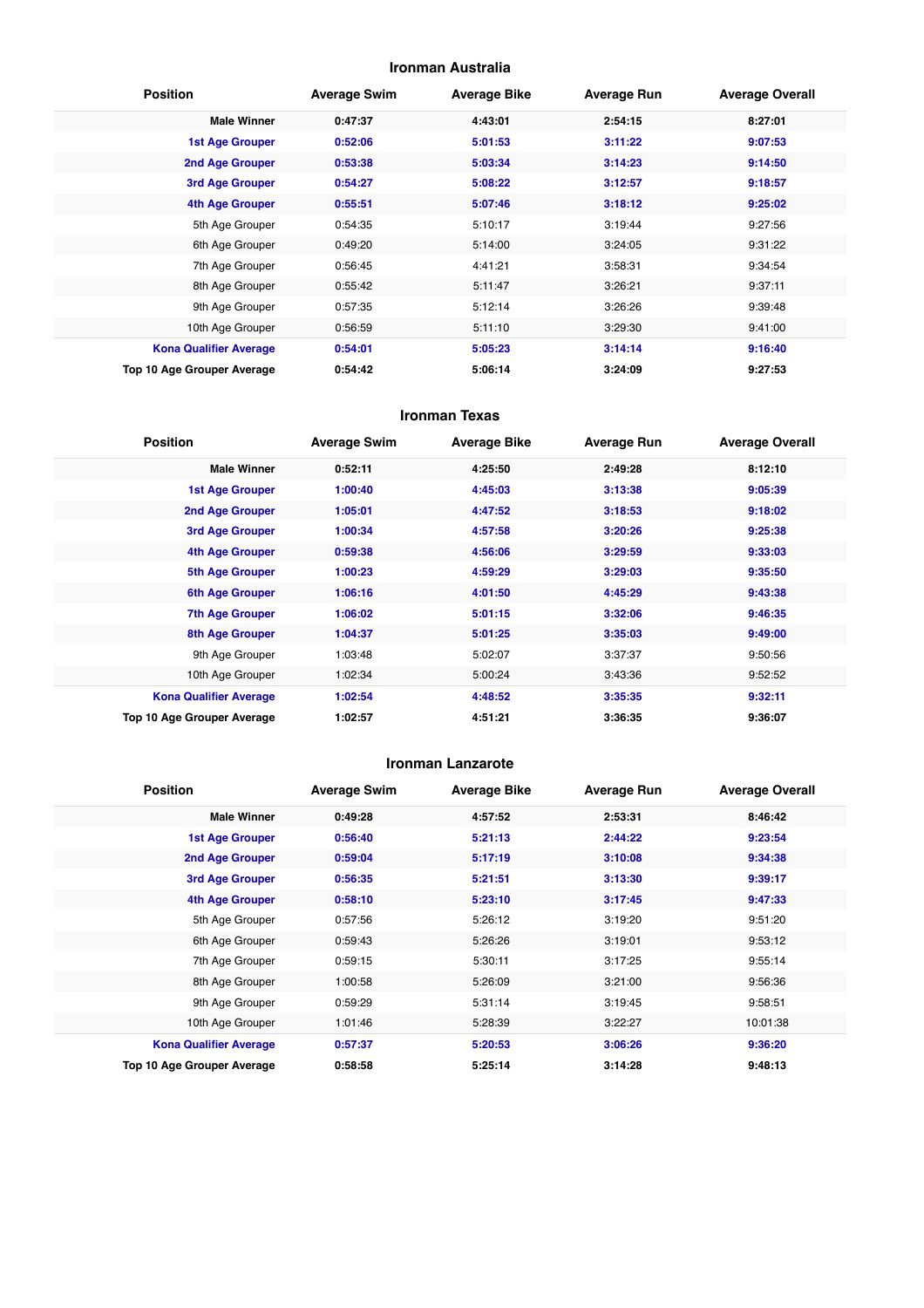#### **Ironman Brazil**

| <b>Position</b>               | <b>Average Swim</b> | <b>Average Bike</b> | <b>Average Run</b> | <b>Average Overall</b> |
|-------------------------------|---------------------|---------------------|--------------------|------------------------|
| <b>Male Winner</b>            | 0:49:05             | 4:25:58             | 2:54:46            | 8:36:37                |
| <b>1st Age Grouper</b>        | 1:01:35             | 4:24:22             | 2:54:21            | 9:28:37                |
| 2nd Age Grouper               | 0:58:08             | 4:28:36             | 2:54:04            | 9:36:03                |
| 3rd Age Grouper               | 0:58:06             | 4:27:59             | 2:57:33            | 9:41:08                |
| 4th Age Grouper               | 0:53:12             | 3:29:44             | 2:41:23            | 9:45:25                |
| 5th Age Grouper               | 0:59:54             | 4:02:20             | 3:36:08            | 9:47:27                |
| <b>6th Age Grouper</b>        | 1:15:49             | 4:03:37             | 2:40:54            | 9:49:40                |
| <b>7th Age Grouper</b>        | 0:55:36             | 4:00:58             | 2:43:59            | 9:51:33                |
| 8th Age Grouper               | 0:58:11             | 4:34:45             | 3:03:44            | 9:52:42                |
| 9th Age Grouper               | 0:58:13             | 4:33:05             | 3:05:59            | 9:54:49                |
| 10th Age Grouper              | 0:59:06             | 4:35:25             | 3:04:59            | 9:56:22                |
| 11th Age Grouper              | 0:58:17             | 4:34:02             | 3:09:22            | 9:58:13                |
| 12th Age Grouper              | 1:00:57             | 4:34:14             | 3:08:43            | 10:00:09               |
| 13th Age Grouper              | 0:57:37             | 4:35:22             | 3:11:21            | 10:01:42               |
| <b>Kona Qualifier Average</b> | 0:59:35             | 4:20:21             | 3:00:58            | 9:49:31                |

## **Ironman France**

| <b>Position</b>               | <b>Average Swim</b> | <b>Average Bike</b> | <b>Average Run</b> | <b>Average Overall</b> |
|-------------------------------|---------------------|---------------------|--------------------|------------------------|
| <b>Male Winner</b>            | 0:50:18             | 4:46:51             | 2:48:07            | 8:30:38                |
| <b>1st Age Grouper</b>        | 0:52:23             | 5:09:26             | 3:39:53            | 9:13:04                |
| 2nd Age Grouper               | 0:56:55             | 5:09:37             | 3:07:56            | 9:21:26                |
| 3rd Age Grouper               | 0:57:52             | 5:09:08             | 3:13:18            | 9:28:07                |
| 4th Age Grouper               | 0:58:12             | 5:10:07             | 3:16:29            | 9:32:20                |
| 5th Age Grouper               | 1:00:27             | 5:09:37             | 3:16:10            | 9:34:55                |
| 6th Age Grouper               | 1:00:10             | 5:19:56             | 3:12:18            | 9:39:32                |
| 7th Age Grouper               | 1:03:23             | 5:13:16             | 3:17:02            | 9:41:23                |
| 8th Age Grouper               | 1:02:43             | 5:15:28             | 3:16:44            | 9:43:30                |
| 9th Age Grouper               | 1:03:42             | 5:17:25             | 3:17:44            | 9:47:00                |
| 10th Age Grouper              | 0:59:20             | 5:23:24             | 4:02:04            | 9:48:27                |
| <b>Kona Qualifier Average</b> | 0:56:21             | 5:09:35             | 3:19:24            | 9:23:44                |
| Top 10 Age Grouper Average    | 0:59:31             | 5:13:44             | 3:21:58            | 9:34:58                |

## **Ironman Cairns**

| <b>Position</b>               | <b>Average Swim</b> | <b>Average Bike</b> | <b>Average Run</b> | <b>Average Overall</b> |
|-------------------------------|---------------------|---------------------|--------------------|------------------------|
| <b>Male Winner</b>            | 0:50:04             | 4:30:34             | 2:53:07            | 8:17:45                |
| <b>1st Age Grouper</b>        | 0:57:50             | 4:54:52             | 3:12:40            | 9:10:12                |
| 2nd Age Grouper               | 0:58:13             | 4:59:03             | 3:17:14            | 9:20:08                |
| 3rd Age Grouper               | 0:59:42             | 5:01:31             | 3:16:55            | 9:23:34                |
| <b>4th Age Grouper</b>        | 0:58:27             | 5:00:08             | 3:24:33            | 9:29:15                |
| 5th Age Grouper               | 1:01:34             | 5:02:12             | 3:21:59            | 9:31:31                |
| 6th Age Grouper               | 0:59:58             | 5:05:21             | 3:23:07            | 9:36:21                |
| 7th Age Grouper               | 1:01:57             | 5:05:08             | 3:27:17            | 9:40:32                |
| 8th Age Grouper               | 0:56:44             | 5:07:14             | 3:30:38            | 9:41:16                |
| 9th Age Grouper               | 1:01:40             | 5:06:18             | 3:30:17            | 9:44:58                |
| 10th Age Grouper              | 1:00:53             | 5:06:50             | 3:37:40            | 9:51:12                |
| <b>Kona Qualifier Average</b> | 0:58:33             | 4:58:54             | 3:17:50            | 9:20:47                |
| Top 10 Age Grouper Average    | 0:59:42             | 5:02:52             | 3:24:14            | 9:32:54                |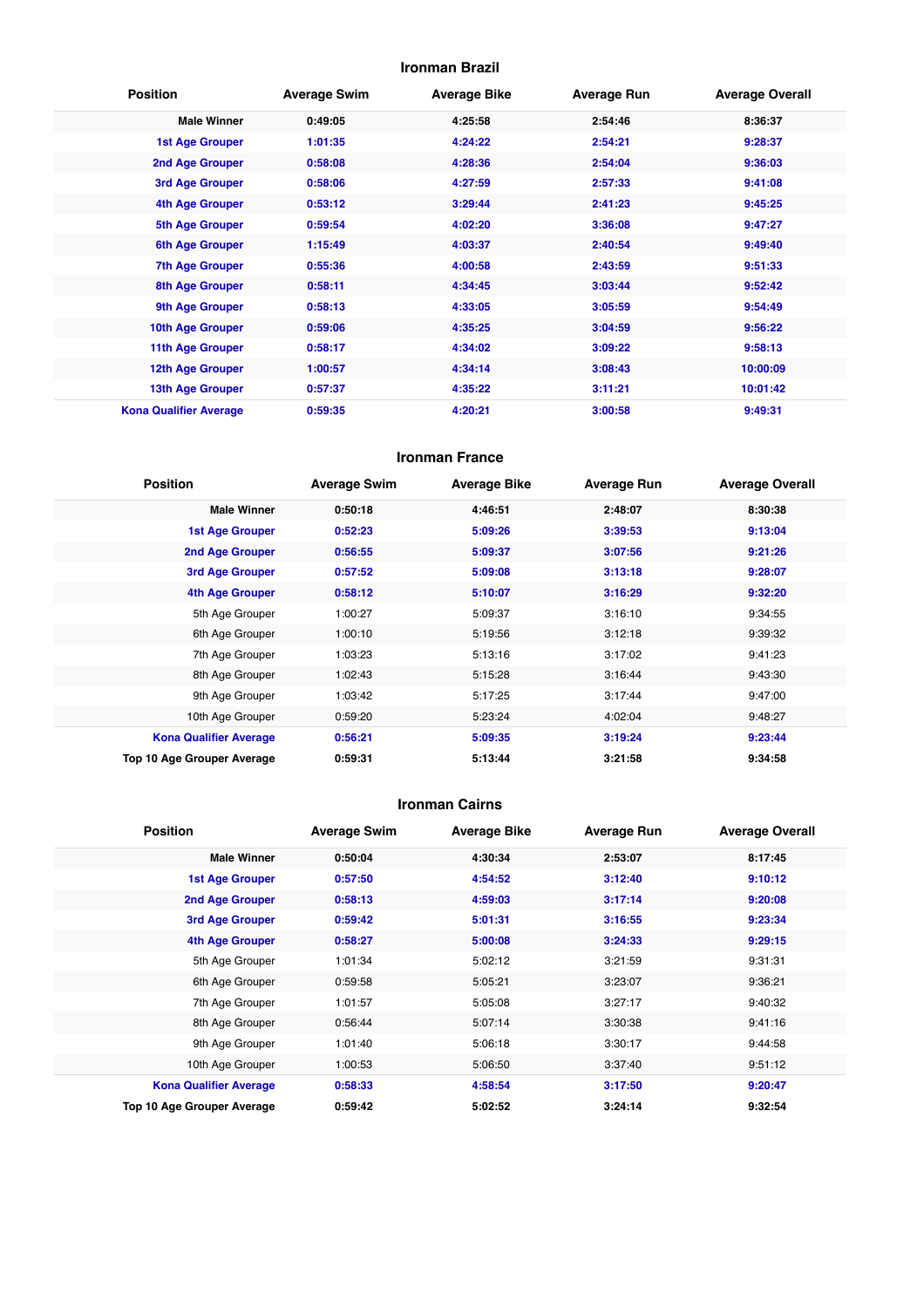## **Ironman Austria**

| <b>Position</b>               | <b>Average Swim</b> | <b>Average Bike</b> | <b>Average Run</b> | <b>Average Overall</b> |
|-------------------------------|---------------------|---------------------|--------------------|------------------------|
| <b>Male Winner</b>            | 0:47:35             | 4:22:02             | 2:46:46            | 8:00:21                |
| <b>1st Age Grouper</b>        | 0:54:44             | 4:44:55             | 3:02:58            | 8:48:18                |
| <b>2nd Age Grouper</b>        | 0:57:04             | 4:48:36             | 3:04:26            | 8:56:21                |
| 3rd Age Grouper               | 0:57:22             | 4:49:25             | 3:08:25            | 9:01:46                |
| 4th Age Grouper               | 1:00:46             | 4:52:51             | 3:05:21            | 9:04:53                |
| 5th Age Grouper               | 0:57:46             | 4:53:40             | 3:10:54            | 9:08:27                |
| 6th Age Grouper               | 0:59:12             | 4:51:39             | 3:13:29            | 9:11:36                |
| 7th Age Grouper               | 1:00:23             | 4:53:29             | 3:15:08            | 9:15:14                |
| 8th Age Grouper               | 1:02:08             | 4:55:30             | 3:11:49            | 9:16:24                |
| 9th Age Grouper               | 1:01:43             | 4:55:26             | 3:14:28            | 9:17:58                |
| 10th Age Grouper              | 1:00:45             | 4:56:43             | 3:14:14            | 9:19:14                |
| <b>Kona Qualifier Average</b> | 0:57:29             | 4:48:57             | 3:05:17            | 8:57:49                |
| Top 10 Age Grouper Average    | 0:59:11             | 4:52:13             | 3:10:07            | 9:08:01                |

#### **Ironman Frankfurt**

| <b>Position</b>               | <b>Average Swim</b> | <b>Average Bike</b> | <b>Average Run</b> | <b>Average Overall</b> |
|-------------------------------|---------------------|---------------------|--------------------|------------------------|
| <b>Male Winner</b>            | 0:47:34             | 4:23:50             | 2:50:18            | 8:05:14                |
| <b>1st Age Grouper</b>        | 0:57:06             | 4:47:13             | 2:50:53            | 8:56:34                |
| 2nd Age Grouper               | 0:57:32             | 4:51:28             | 3:35:36            | 9:04:21                |
| 3rd Age Grouper               | 1:02:35             | 4:48:55             | 2:54:26            | 9:08:50                |
| <b>4th Age Grouper</b>        | 0:58:20             | 4:52:56             | 3:38:18            | 9:11:20                |
| 5th Age Grouper               | 0:57:51             | 4:56:12             | 2:59:01            | 9:14:54                |
| <b>6th Age Grouper</b>        | 1:01:31             | 4:54:57             | 2:57:32            | 9:16:25                |
| <b>7th Age Grouper</b>        | 0:54:29             | 4:30:03             | 3:46:48            | 9:18:39                |
| <b>8th Age Grouper</b>        | 1:00:01             | 4:56:40             | 3:01:42            | 9:21:06                |
| 9th Age Grouper               | 0:59:33             | 4:29:22             | 3:04:40            | 9:21:44                |
| 10th Age Grouper              | 1:01:29             | 4:55:35             | 3:02:56            | 9:22:49                |
| <b>Kona Qualifier Average</b> | 0:59:03             | 4:48:20             | 3:11:11            | 9:13:40                |

## **Ironman UK**

| <b>Position</b>               | <b>Average Swim</b> | <b>Average Bike</b> | <b>Average Run</b> | <b>Average Overall</b> |
|-------------------------------|---------------------|---------------------|--------------------|------------------------|
| <b>Male Winner</b>            | 0:47:06             | 4:58:56             | 2:53:37            | 8:43:35                |
| <b>1st Age Grouper</b>        | 0:59:50             | 5:18:58             | 3:05:40            | 9:30:40                |
| 2nd Age Grouper               | 0:59:12             | 5:26:21             | 3:14:27            | 9:46:01                |
| <b>3rd Age Grouper</b>        | 1:00:31             | 5:29:20             | 3:14:51            | 9:51:35                |
| 4th Age Grouper               | 1:00:47             | 5:30:52             | 3:17:32            | 9:55:53                |
| 5th Age Grouper               | 0:57:42             | 5:37:05             | 3:19:46            | 10:01:04               |
| 6th Age Grouper               | 0:58:18             | 5:34:42             | 3:25:53            | 10:05:20               |
| 7th Age Grouper               | 1:02:11             | 5:37:03             | 3:23:42            | 10:09:37               |
| 8th Age Grouper               | 1:01:40             | 5:39:34             | 3:25:18            | 10:13:54               |
| 9th Age Grouper               | 0:59:04             | 5:38:51             | 3:32:00            | 10:17:22               |
| 10th Age Grouper              | 1:02:13             | 5:41:51             | 3:29:00            | 10:22:29               |
| <b>Kona Qualifier Average</b> | 1:00:05             | 5:26:23             | 3:13:08            | 9:46:02                |
| Top 10 Age Grouper Average    | 1:00:09             | 5:33:28             | 3:20:49            | 10:01:23               |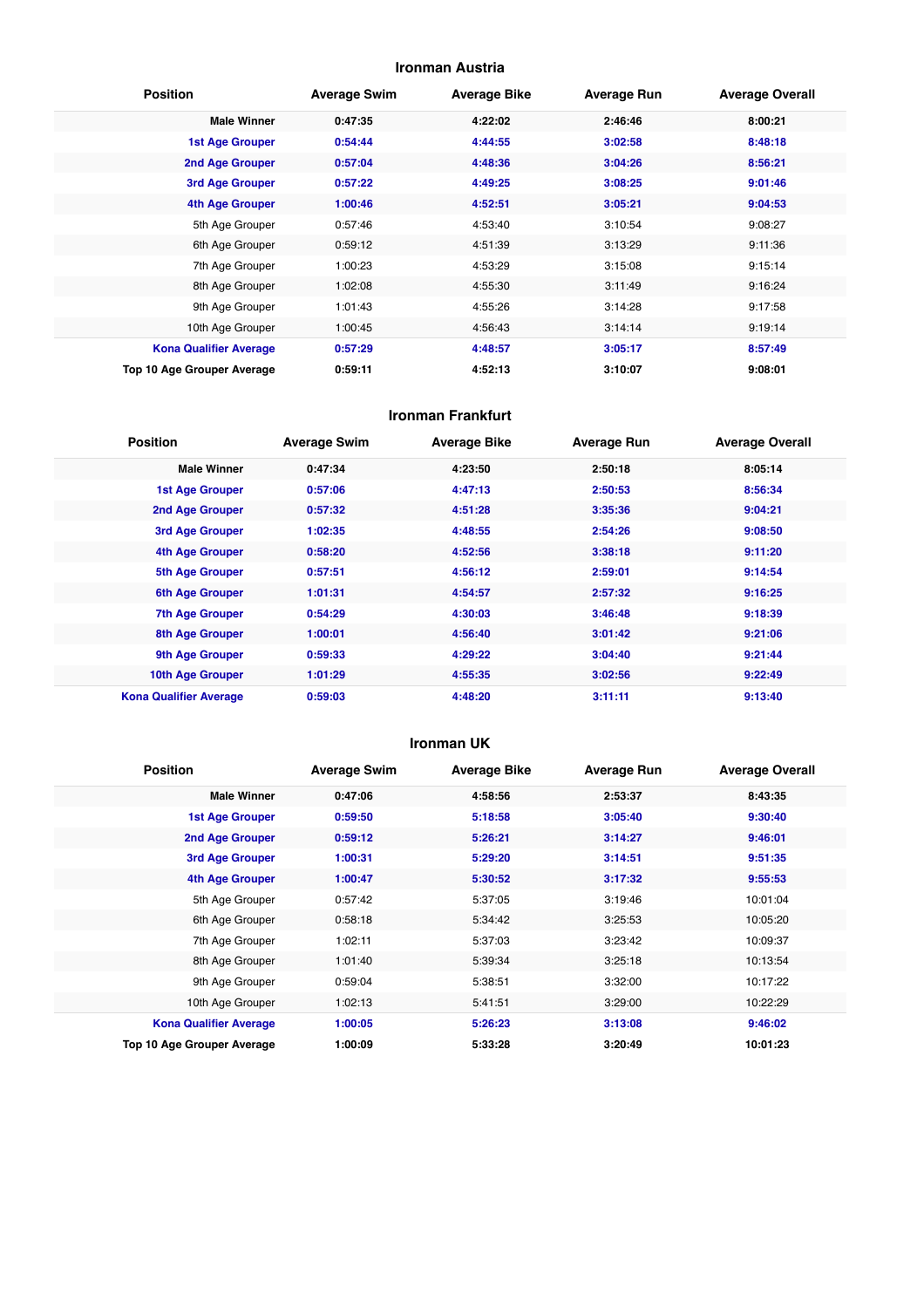## **Ironman Lake Placid**

| <b>Position</b>               | <b>Average Swim</b> | <b>Average Bike</b> | <b>Average Run</b> | <b>Average Overall</b> |
|-------------------------------|---------------------|---------------------|--------------------|------------------------|
| <b>Male Winner</b>            | 0:50:43             | 4:50:15             | 2:57:23            | 8:43:34                |
| <b>1st Age Grouper</b>        | 0:56:45             | 5:14:46             | 3:11:04            | 9:31:52                |
| <b>2nd Age Grouper</b>        | 0:55:48             | 5:18:30             | 3:18:18            | 9:41:19                |
| 3rd Age Grouper               | 0:57:15             | 5:21:51             | 3:15:38            | 9:44:23                |
| 4th Age Grouper               | 0:56:37             | 5:24:40             | 3:04:43            | 9:47:13                |
| 5th Age Grouper               | 0:57:15             | 5:19:49             | 3:25:03            | 9:51:41                |
| 6th Age Grouper               | 0:56:25             | 5:23:36             | 3:25:36            | 9:54:52                |
| 7th Age Grouper               | 0:56:55             | 5:25:08             | 3:25:19            | 9:56:58                |
| 8th Age Grouper               | 0:57:52             | 5:24:09             | 3:28:00            | 9:59:30                |
| 9th Age Grouper               | 1:01:34             | 5:25:33             | 3:25:40            | 10:02:34               |
| 10th Age Grouper              | 0:59:27             | 5:27:24             | 3:29:15            | 10:05:21               |
| <b>Kona Qualifier Average</b> | 0:56:36             | 5:18:23             | 3:15:00            | 9:39:11                |
| Top 10 Age Grouper Average    | 0:57:35             | 5:22:33             | 3:20:52            | 9:51:34                |

#### **Ironman Switzerland**

| <b>Position</b>                   | <b>Average Swim</b> | <b>Average Bike</b> | <b>Average Run</b> | <b>Average Overall</b> |
|-----------------------------------|---------------------|---------------------|--------------------|------------------------|
| <b>Male Winner</b>                | 0:53:56             | 4:32:06             | 2:53:03            | 8:21:35                |
| <b>1st Age Grouper</b>            | 0:56:59             | 4:56:59             | 3:08:46            | 9:06:31                |
| 2nd Age Grouper                   | 1:01:18             | 4:57:39             | 3:10:39            | 9:14:05                |
| 3rd Age Grouper                   | 1:01:46             | 4:59:48             | 3:12:19            | 9:18:07                |
| 4th Age Grouper                   | 1:03:59             | 4:56:33             | 3:16:28            | 9:21:47                |
| 5th Age Grouper                   | 1:01:01             | 5:03:16             | 3:15:59            | 9:24:19                |
| 6th Age Grouper                   | 0:59:24             | 5:06:01             | 3:18:25            | 9:27:49                |
| 7th Age Grouper                   | 1:05:07             | 5:02:38             | 3:16:45            | 9:28:52                |
| 8th Age Grouper                   | 1:01:39             | 5:04:36             | 3:20:02            | 9:30:32                |
| 9th Age Grouper                   | 1:01:23             | 5:04:19             | 3:22:55            | 9:32:45                |
| 10th Age Grouper                  | 1:02:25             | 5:06:21             | 3:20:56            | 9:34:23                |
| <b>Kona Qualifier Average</b>     | 1:01:01             | 4:57:45             | 3:12:03            | 9:15:08                |
| <b>Top 10 Age Grouper Average</b> | 1:01:30             | 5:01:49             | 3:16:19            | 9:23:55                |

#### **Ironman Canada**

| <b>Position</b>               | <b>Average Swim</b> | <b>Average Bike</b> | <b>Average Run</b> | <b>Average Overall</b> |
|-------------------------------|---------------------|---------------------|--------------------|------------------------|
| <b>Male Winner</b>            | 0:52:06             | 4:41:41             | 2:55:55            | 8:33:11                |
| 1st Age Grouper               | 1:00:16             | 5:04:32             | 3:15:13            | 9:24:41                |
| 2nd Age Grouper               | 0:58:52             | 5:09:39             | 3:19:36            | 9:33:53                |
| 3rd Age Grouper               | 1:00:35             | 5:12:30             | 3:22:09            | 9:40:51                |
| 4th Age Grouper               | 1:03:18             | 5:10:28             | 3:24:11            | 9:43:52                |
| 5th Age Grouper               | 1:00:17             | 5:16:28             | 3:25:32            | 9:48:44                |
| 6th Age Grouper               | 1:03:06             | 5:19:38             | 3:22:52            | 9:51:44                |
| 7th Age Grouper               | 1:05:08             | 5:13:30             | 3:29:13            | 9:54:03                |
| 8th Age Grouper               | 1:03:17             | 5:16:04             | 3:31:30            | 9:56:16                |
| 9th Age Grouper               | 1:00:39             | 5:19:01             | 3:32:36            | 9:58:07                |
| 10th Age Grouper              | 1:05:05             | 5:18:01             | 3:31:28            | 10:01:18               |
| <b>Kona Qualifier Average</b> | 0:59:54             | 5:08:54             | 3:18:59            | 9:33:08                |
| Top 10 Age Grouper Average    | 1:02:03             | 5:13:59             | 3:25:26            | 9:47:21                |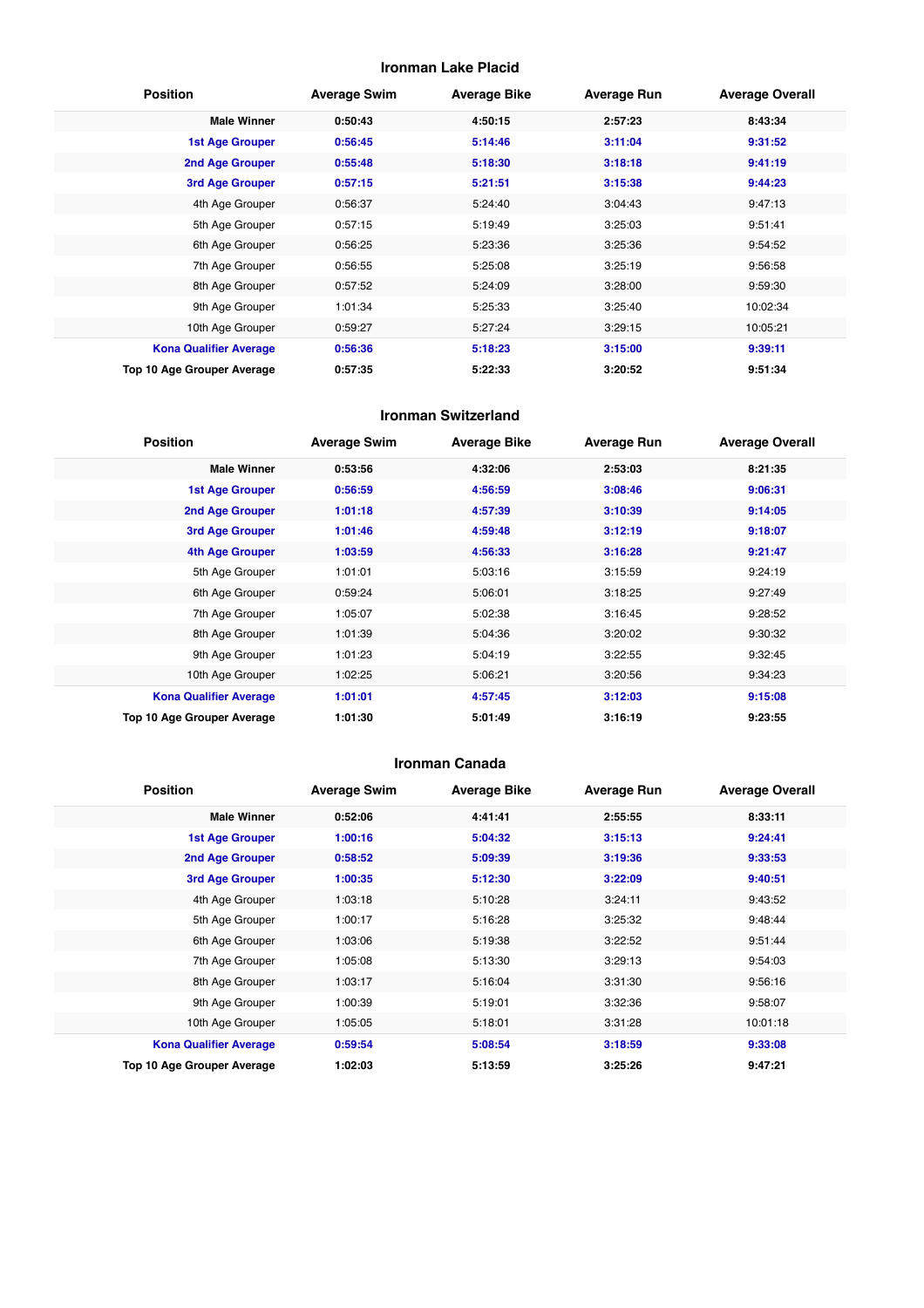## **Ironman Maastricht-Limburg**

| <b>Position</b>               | <b>Average Swim</b> | <b>Average Bike</b> | <b>Average Run</b> | <b>Average Overall</b> |
|-------------------------------|---------------------|---------------------|--------------------|------------------------|
| <b>Male Winner</b>            | 0:46:22             | 4:43:33             | 2:51:59            | 8:27:18                |
| <b>1st Age Grouper</b>        | 0:50:48             | 5:13:05             | 3:28:45            | 9:38:26                |
| 2nd Age Grouper               | 0:57:03             | 5:25:02             | 3:18:50            | 9:47:58                |
| <b>3rd Age Grouper</b>        | 0:57:33             | 5:27:13             | 3:16:43            | 9:48:31                |
| 4th Age Grouper               | 0:55:52             | 5:28:20             | 3:19:38            | 9:52:30                |
| 5th Age Grouper               | 0:59:27             | 5:13:01             | 3:38:03            | 9:56:34                |
| 6th Age Grouper               | 1:00:17             | 5:15:31             | 3:32:37            | 9:58:29                |
| 7th Age Grouper               | 0:57:40             | 5:21:17             | 3:31:16            | 9:59:05                |
| 8th Age Grouper               | 0:57:32             | 5:12:04             | 3:44:35            | 10:02:10               |
| 9th Age Grouper               | 1:03:11             | 5:14:36             | 3:39:28            | 10:05:34               |
| 10th Age Grouper              | 0:57:26             | 5:20:43             | 3:40:01            | 10:05:55               |
| <b>Kona Qualifier Average</b> | 0:55:19             | 5:23:25             | 3:20:59            | 9:46:51                |
| Top 10 Age Grouper Average    | 0:57:40             | 5:19:05             | 3:30:59            | 9:55:31                |

#### **Ironman Boulder**

| <b>Position</b>                   | <b>Average Swim</b> | <b>Average Bike</b> | <b>Average Run</b> | <b>Average Overall</b> |
|-----------------------------------|---------------------|---------------------|--------------------|------------------------|
| <b>Male Winner</b>                | 0:55:43             | 4:27:22             | 3:03:06            | 8:32:53                |
| <b>1st Age Grouper</b>            | 1:07:36             | 4:40:52             | 3:11:08            | 9:07:06                |
| 2nd Age Grouper                   | 0:56:09             | 4:46:25             | 3:28:08            | 9:18:00                |
| 3rd Age Grouper                   | 1:06:39             | 4:44:37             | 3:24:24            | 9:22:59                |
| 4th Age Grouper                   | 1:09:06             | 4:52:58             | 3:26:05            | 9:36:22                |
| 5th Age Grouper                   | 1:04:47             | 4:48:34             | 3:41:00            | 9:41:07                |
| 6th Age Grouper                   | 1:08:30             | 5:00:05             | 3:30:43            | 9:48:17                |
| 7th Age Grouper                   | 1:06:17             | 5:00:39             | 3:36:02            | 9:52:25                |
| 8th Age Grouper                   | 1:12:10             | 5:05:19             | 3:33:05            | 9:58:44                |
| 9th Age Grouper                   | 1:11:32             | 4:57:24             | 3:46:06            | 10:02:31               |
| 10th Age Grouper                  | 1:12:23             | 5:02:54             | 3:41:07            | 10:04:47               |
| <b>Kona Qualifier Average</b>     | 1:03:28             | 4:43:58             | 3:21:13            | 9:16:01                |
| <b>Top 10 Age Grouper Average</b> | 1:07:31             | 4:53:58             | 3:31:47            | 9:41:14                |

#### **Ironman Sweden**

| <b>Position</b>               | <b>Average Swim</b> | <b>Average Bike</b> | <b>Average Run</b> | <b>Average Overall</b> |
|-------------------------------|---------------------|---------------------|--------------------|------------------------|
| <b>Male Winner</b>            | 0:49:39             | 4:29:16             | 2:49:12            | 8:11:09                |
| <b>1st Age Grouper</b>        | 0:58:15             | 4:48:04             | 3:02:44            | 8:53:25                |
| 2nd Age Grouper               | 1:01:42             | 4:50:25             | 3:02:18            | 8:59:41                |
| 3rd Age Grouper               | 1:04:33             | 4:50:22             | 3:07:10            | 9:07:05                |
| 4th Age Grouper               | 1:02:41             | 4:51:06             | 3:12:32            | 9:12:10                |
| 5th Age Grouper               | 1:03:42             | 4:56:17             | 3:13:15            | 9:18:34                |
| 6th Age Grouper               | 1:04:09             | 4:53:49             | 3:17:03            | 9:20:18                |
| 7th Age Grouper               | 0:58:22             | 4:57:40             | 3:19:58            | 9:21:15                |
| 8th Age Grouper               | 1:00:28             | 4:54:35             | 3:23:42            | 9:25:13                |
| 9th Age Grouper               | 1:00:33             | 5:01:45             | 3:19:07            | 9:26:29                |
| 10th Age Grouper              | 1:01:54             | 4:59:51             | 3:20:28            | 9:28:21                |
| <b>Kona Qualifier Average</b> | 1:01:47             | 4:49:59             | 3:06:11            | 9:03:05                |
| Top 10 Age Grouper Average    | 1:01:38             | 4:54:23             | 3:13:49            | 9:15:15                |